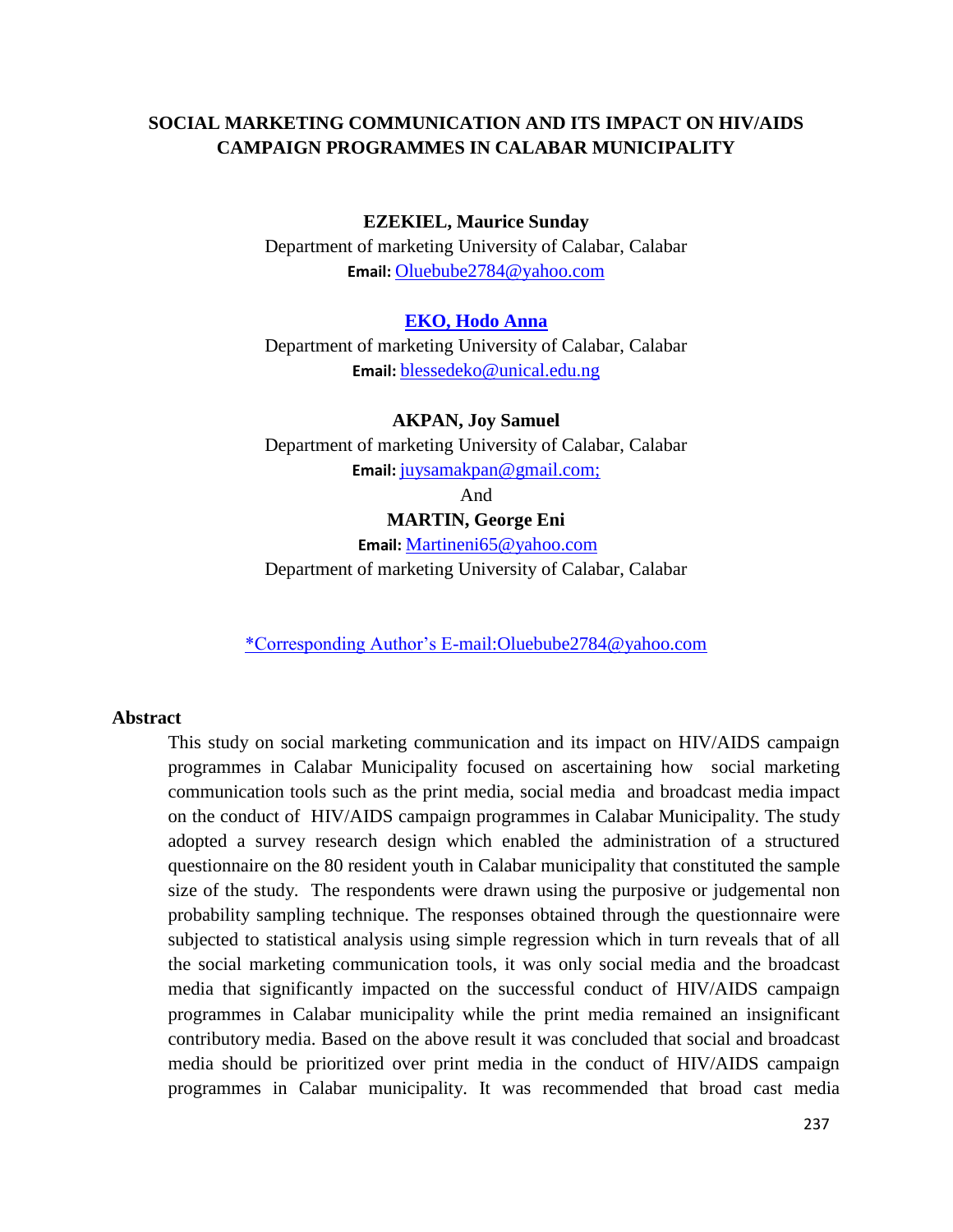programmes conducted through Television and radio means about HIV/AIDS should focus more on attitudinal change as well as value re-orientation and not just entertainment alone because our values determine our behaviour or the extent to which we react to what we hear or see. Governmental and non-governmental agencies on HIV/AIDS should use social media to reach the youthful target audience; social and broadcast media should be used in the war against HIV/AIDS stigmatisation in Calabar municipality.

**Keywords:** Print media, Social media, Broadcast media, HIV/AIDS campaign**.**

### **Introduction**

Since 1981 when HIV /AIDS was first diagnosed in United States of America (USA), the virus has remained a global health challenge which has spread throughout the world affecting both the rich and the poor, as well as both urban and rural dwellers. Based on the above, the African continent has not been spared from this scourge and statistics reveal that of the estimated 40 million people infected with HIV/AIDS at the end of 2005, at least 70% were residing in Sub Sahara Africa (Development Management Associates, 2005). This epidemic (HIV/AIDS), according to the World Health Organization in 2017, have claimed more than 35 million lives so far and approximately 36.9 million people are living with HIV as at the end of 2017, of which 1.8 million people are becoming newly infected globally, and the African region accounts for over two thirds of the global total of new HIV infections thereby becoming the most affected region with 25.7 million people living with HIV in 2017.

According to UNAIDS Report on the Global HIV/AIDS Epidemic (2002), Nigeria has the third largest global number of people living with HIV/AIDS with an estimated number of between (1.7 million to 4.2 million) behind India and South Africa. In 2016, UNAIDS maintains that Nigeria had 3.6 million people living with HIV/AIDS in Nigeria, of which 220 000 are new HIV infections and 160 000 AIDS-related deaths. The key population most affected by HIV in Nigeria, according to UNAIDS (2016), are sex workers, with an HIV prevalence of 14.4%,Gay men and other men who have sex with men, with an HIV prevalence of 23% and people who inject drugs, with an HIV prevalence of 3.4%. Based on the above, it remains sacrosanct to note that since 2010, new HIV infections have decreased by 21% and AIDS-related deaths have decreased by 6%. UNAIDS Data book (2017) maintains that 15% reduction in new infections has also been recorded between 2005 and 2016. This might be due to the fact that countries of the world, Nigeria inclusive, have, according to Osakue, Kayode, Marcel and Adekunle (2009), been responding to the challenges of HIV/AIDS through various awareness campaigns to sensitise her nationals on meaning, mode of spread as well as prevention of the infection.

According to Global Media AIDS Initiative (2004), education is the vaccine against HIV/AIDS, and as such many media organisations are rising to the challenge by promoting awareness campaigns on HIV/AIDS across various media which include the print media , the audio/visual media as well as the social media (the means of interaction among people in which they create, share and exchange information and ideas in virtual communities and networks), in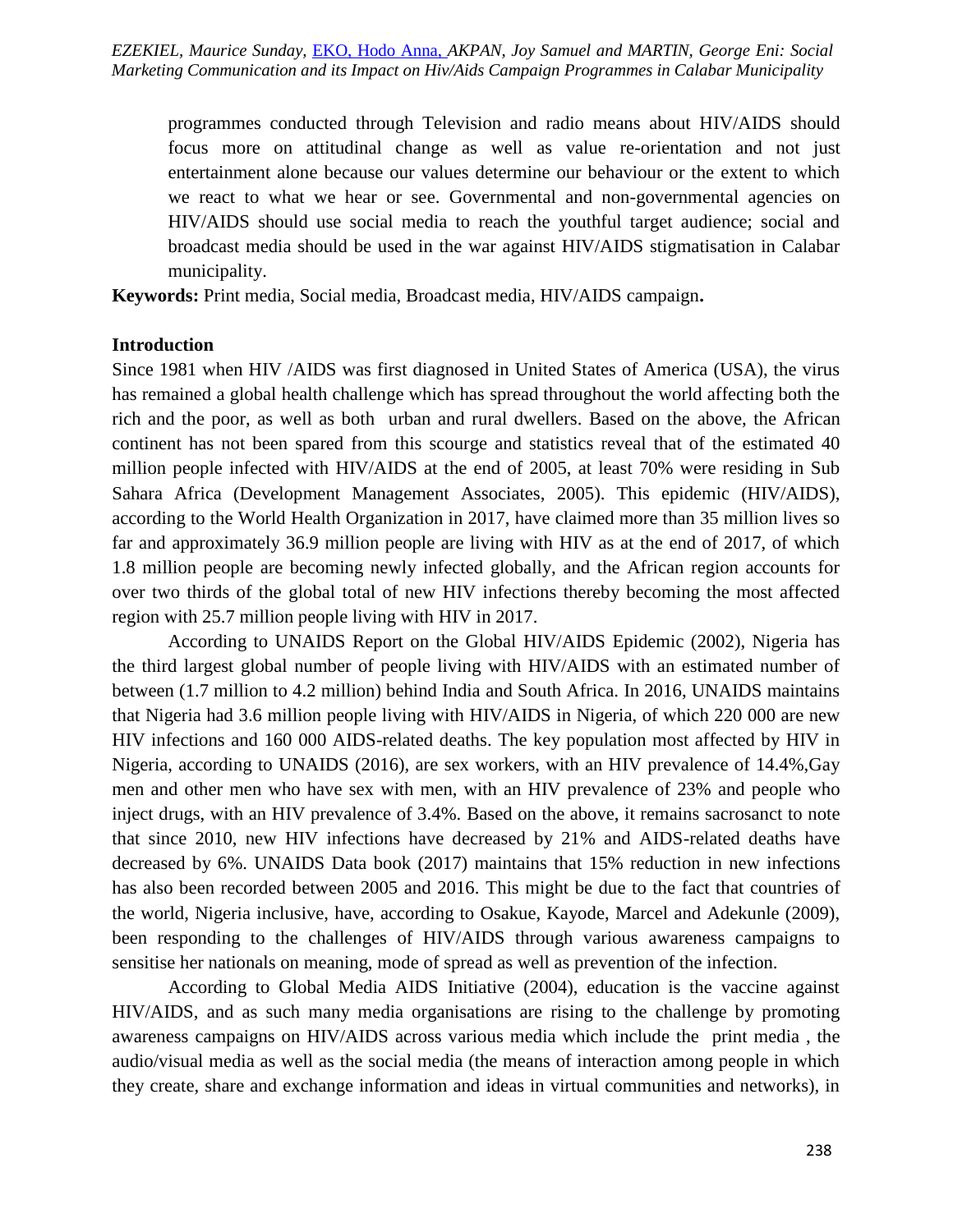order to educate the general public on its control. Based on the above, the strength of the media in influencing people's perception as well as making society to change their behaviour remains an essential tool for fighting medical and social problem such as HIV/AIDS in the sense that the media, according to Wellings and Macdowall (2000), help to put issues on the public agenda and also reinforce local efforts, in raising consciousness about issues by conveying simple information. The strength of media in influencing people's perception as well as making society to change their behaviour remains an essential tool for fighting medical and social problem such as HIV/AIDS. According to Lindsey (1994), the media plays a central role in mediating information and forming public opinion.

Therefore, social marketing communication or communication in social marketing differs from commercial marketing communications in the sense that the goal of communication in social marketing is to improve individual and societal wellbeing rather than to increase profitability, with the ultimate beneficiary being society or the individual, rather than the organisation carrying out the social marketing activity (MacFadyen Stead & Hastings 2003). Social marketing communication as defined by Kotler and Zaltman (1971) simply requires the use of various marketing techniques and principles that are aimed at bringing about voluntary behaviour change that are sufficiently scalable to bring about wider social or cultural change. According to Shimp (2006), social marketing communications or campaign uses various promotion mix tools such as advertising, public relations, social media, sales promotion, direct marketing and personal selling etc. across various media in order to consistently position the targeted behaviour or communicate the desired behavioural change to the society. Hence, it is in line with the above premise that this study seeks to determine the contribution of the print media, broadcast media and social media in the reduction of the spread of HIV/AIDS as well as its impact on the successful conduct of HIV/AIDS campaign programmes in Calabar municipality.

## **1.2 Research Problem**

According to UNAIDS Data Book(2017), since 2010, new HIV infections have decreased by 21% and AIDS-related deaths have decreased by 6% , and between 2005 to 2016, 15% reduction in new infections has also been recorded. This decline is in line with the assertion of Osakue, Kayode, Marcel and Adekunle (2009) that countries, Nigeria inclusive, have been responding to the challenges of HIV/AIDS through various awareness campaigns to sensitise her nationals on meaning, mode of spread as well as prevention of the infection. The above justifies the assumption of Global Media AIDS Initiative (2004) that education is the vaccine against HIV/AIDS.

However, despite achieving a 15% reduction in new infections between 2005 and 2016, Nigeria still has the second largest HIV epidemic in the world with a population of 3.6 million people living with HIV in 2016 (NACA, 2017). Although HIV prevalence among adults is much less (2.9%) than other sub-Saharan African countries such as [South Africa](file:///C:/node/404) (18.9%) and [Zambia](file:///C:/node/408) (12.4%) Nigeria together with South Africa and [Uganda,](file:///C:/node/407) still account for almost half of all new HIV infections in sub-Saharan Africa every year, despite achieving a 15% reduction in new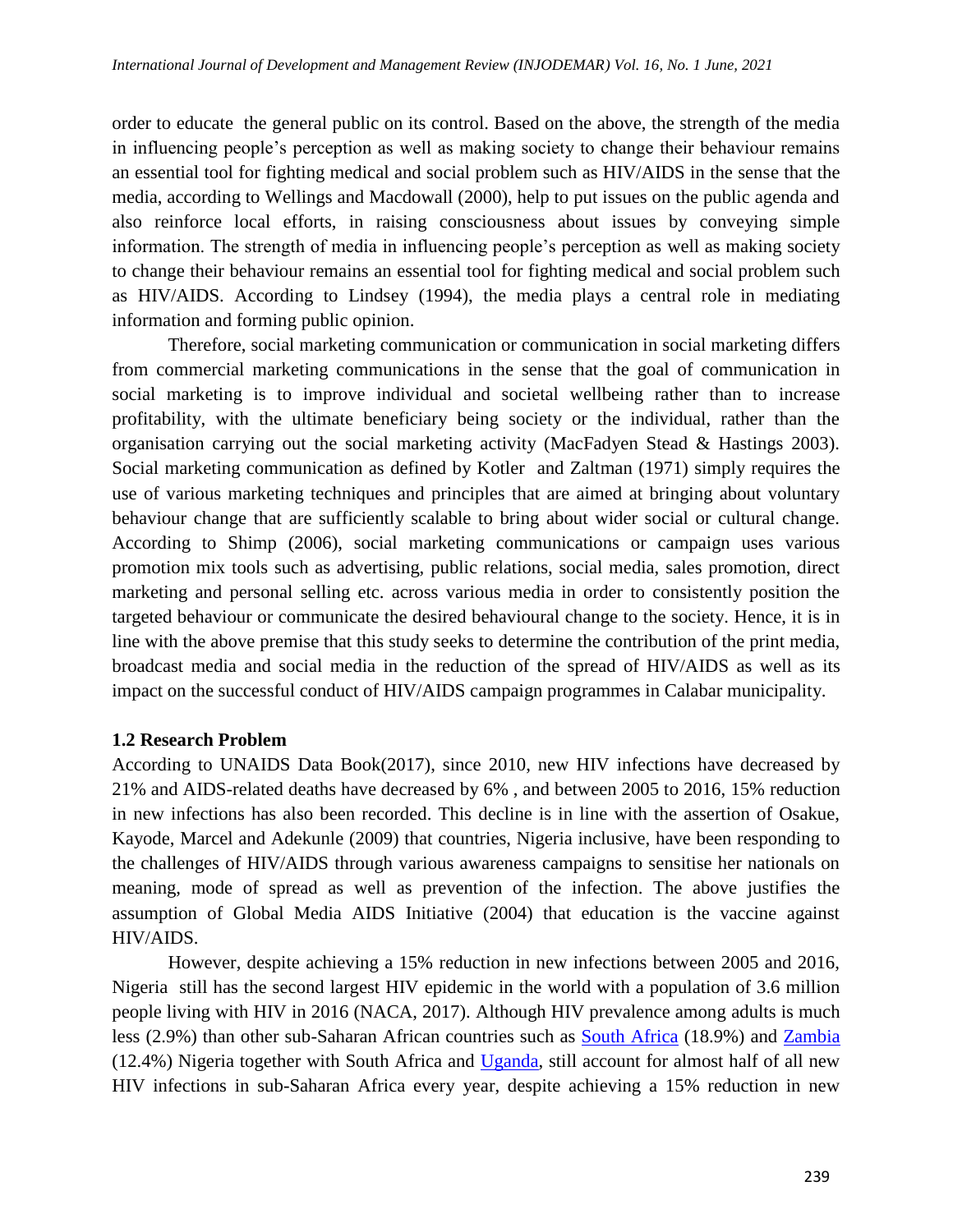EZEKIEL, Maurice Sunday, EKO, Hodo Anna, AKPAN, Joy Samuel and MARTIN, George Eni: Social *Marketing Communication and its Impact on Hiv/Aids Campaign Programmes in Calabar Municipality*

infections between 2005 and 2016. Therefore, it is as a result of the above alarming statistics in conjunction with the assumption by Osakue, Kayode, Marcel and Adekunle (2009) that this study seeks to determine the contribution of the print media, broadcast media and social media in conduct of HIV/AIDS campaign programmes in Calabar municipality.

### **1.3 Objectives of the Study**

The major objective of this study is to determine the impact of social marketing communication on HIV/AIDS campaign programmes in Calabar municipality. The specific objectives are:

- 1. To ascertain the impact of print media on HIV/AIDS campaign programmes in Calabar municipality.
- 2. To ascertain the impact of broadcast media on HIV/AIDS campaign programmes in Calabar municipality.
- 3. To ascertain the impact of social media on HIV/AIDS campaign programmes in Calabar municipality.

### **2.0 Theoretical Framework and Review of Literature**

The health belief theory, the trans theoretical model of behaviour change and the social learning theory formed the theoretical framework for this study.

### **2.1.1 Health Belief Theory**

The health belief theory was developed in the 1950s and modified in 1988 by Irwin M. Rosenstock, Godfrey M. Hochbaum, S. Stephen Kegeles, and Howard Leventhal, who were social psychologists at the U.S. Public Health Service. This theory or model as practically called remains one of the first theories of health behaviour, which was developed in order to better understand the widespread failure of screening programmes for tuberculosis, and also predict a wide variety of health-related behaviours which, according to Janz and Marshall (1984), Glanz, Barbara and Rimer (2008), could be the screening for the early detection of asymptomatic diseases and receiving immunizations, as well as understanding patients' responses to symptoms of disease, compliance with medical regimens, lifestyle behaviours (e.g., sexual risk behaviours), and behaviours related to chronic illnesses, which may require long term behaviour maintenance in addition to initial behaviour change. This theory attempts to explain why individuals do not participate in programmes so as to prevent or detect diseases. The theory is divided into 6 theoretical construct which are diagrammatically represented below: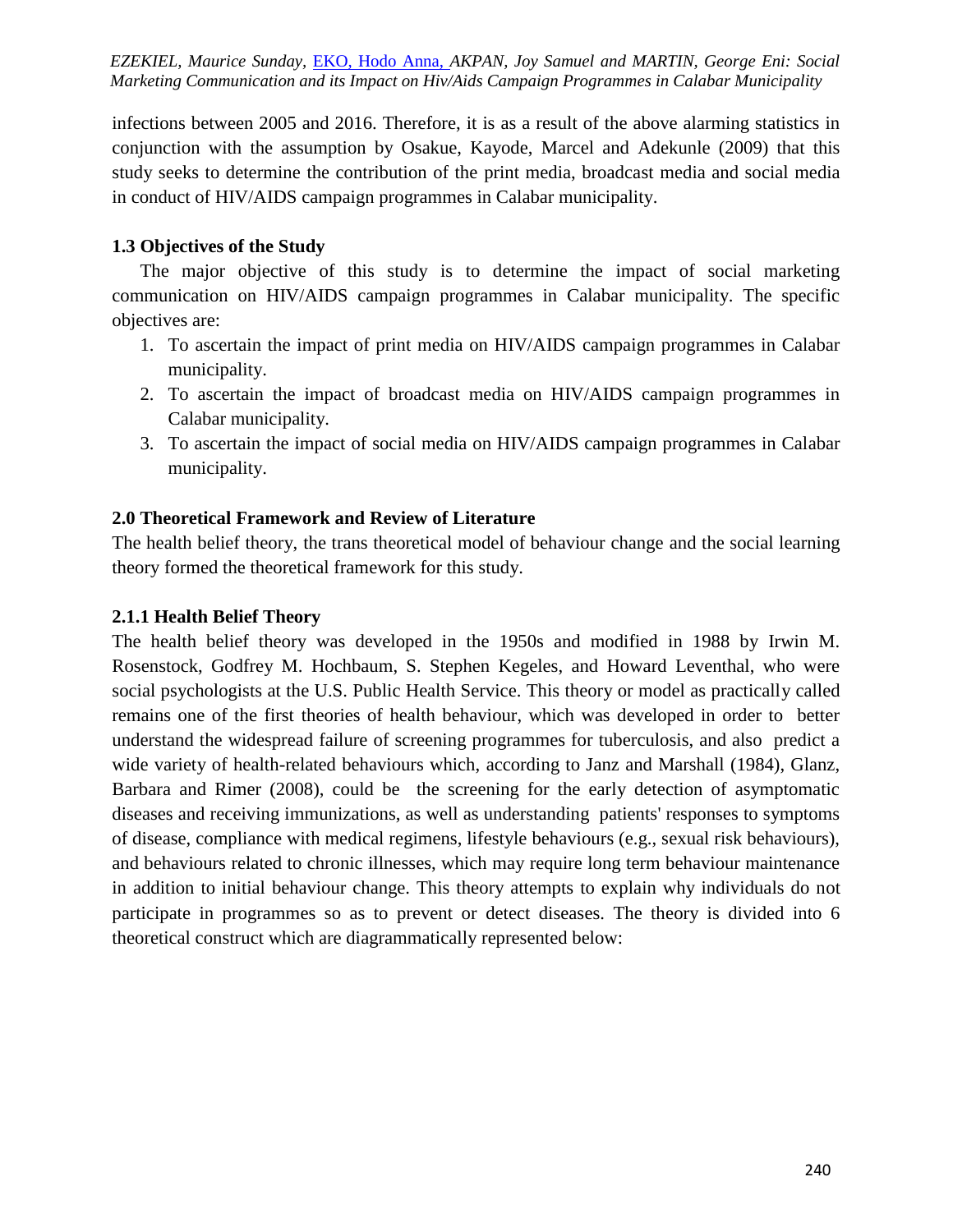

### **Fig 1: Diagram Showing the Health Belief Theory**

**Source:** Glanz, Rimer and Lewis (2002).Health behaviour and health education: Theory, research and practice. San Francisco: Wiley & sons.

Summarily, the health belief model or theory has been used to develop effective interventions to change health-related behaviours by targeting various aspects of the model's key constructs (Carpenter, 2010).In line with the above figure, it is concluded that the health belief theory is based on the understanding that a person will take a health-related action (i.e., use condoms) if he/she feels that a negative health condition (i.e., HIV) can be avoided, and also have a positive expectation that by taking a recommended action, he/she will avoid a negative health condition (i.e., using condoms will be effective for preventing HIV), and also believes that he/she can successfully take a recommended health action (i.e., he/she can use condoms comfortably and with confidence).

## **2.1.2 Trans Theoretical Model of Behaviour Change**

This theoretical model was propounded by Prochaska and DiClemente in 1983 as a model of behaviour change. This trans theoretical model has been used to develop effective interventions that are aimed at promoting health behaviour changes as well as describe how people modify wrong health behaviour or acquire a positive health behaviour. The central notion of the model is the stages of change, and as such the model maintains that individuals weigh the pros and cons of accepting any health offering or changing their previous health habits (self-efficacy and temptation: the role of negative effect or emotional distress, positive social situations and craving).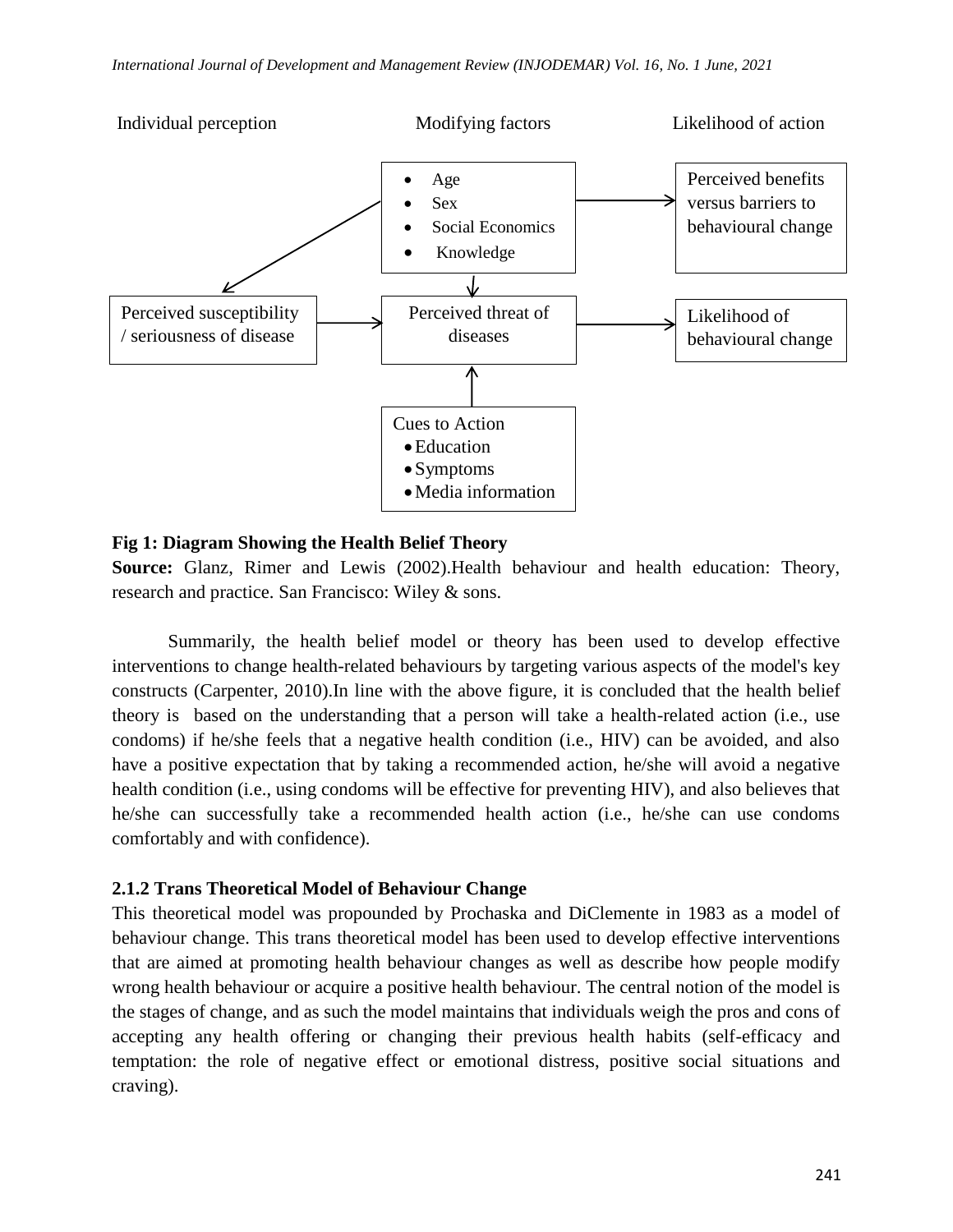*International Journal of Development and Management Review (INJODEMAR) Vol. 16, No. 1 June, 2021 Marketing Communication and its Impact on Hiv/Aids Campaign Programmes in Calabar Municipality EZEKIEL, Maurice Sunday,* EKO, Hodo Anna, *AKPAN, Joy Samuel and MARTIN, George Eni: Social* 

According to Prochaska (1992), this behaviour-change model offers an explanation of the stages through which an individual will progress during a change in health behaviour. This model is particularly associated with notions of ‗relapse' behaviour, and has been used widely in HIV/AIDS studies and campaigns. It divides behaviour change into 6 key stages which are diagrammatically represented below to include Pre-contemplation, Contemplation, Preparation (Determination), Action, Maintenance and Termination



**Fig 2: The Stages in the trans Theoretical Model of Behaviour Change Source:** Extracted from [Http://Sphweb.Bumc.Bu.Edu.](http://sphweb.bumc.bu.edu/)

From the above diagram, the Pre-contemplation stage is the stage in which people do not intend to take action in the foreseeable future, the Contemplation stage is the stage in which people are intending to start the healthy behaviour in the foreseeable future, the Preparation (Determination) stage is the stage in which people are ready to take action toward the behaviour change, and they believe changing their behaviour can lead to a healthier life, the Action stage is the stage in which people have recently changed their behaviour and intend to keep moving forward with that behaviour change, the Maintenance stage is the stage in which people have sustained their behaviour change for a while and intend to maintain the behaviour change going forward. The Termination stage is the stage where people have no desire to return to their unhealthy behaviours and are sure they will not relapse. Since this is rarely reached, and people tend to stay in the maintenance stage, this stage is often not considered in health promotion programmes.

### **2.1.3 Social Learning Theory**

This theory can be traced backed to the 1940s, when B.F. Skinner delivered a series of lectures in SunyaniFiapre, Ghana on verbal behaviour which he proposed the use of stimulus-response theories to describe language use and development, which to an extent formed a basis for redevelopment into the social learning theory. Since then, the social learning theory has undergone series of redevelopment by various scholars in relation to area of specialization. According to Bandura (2004), The Social learning theory integrated both behavioural and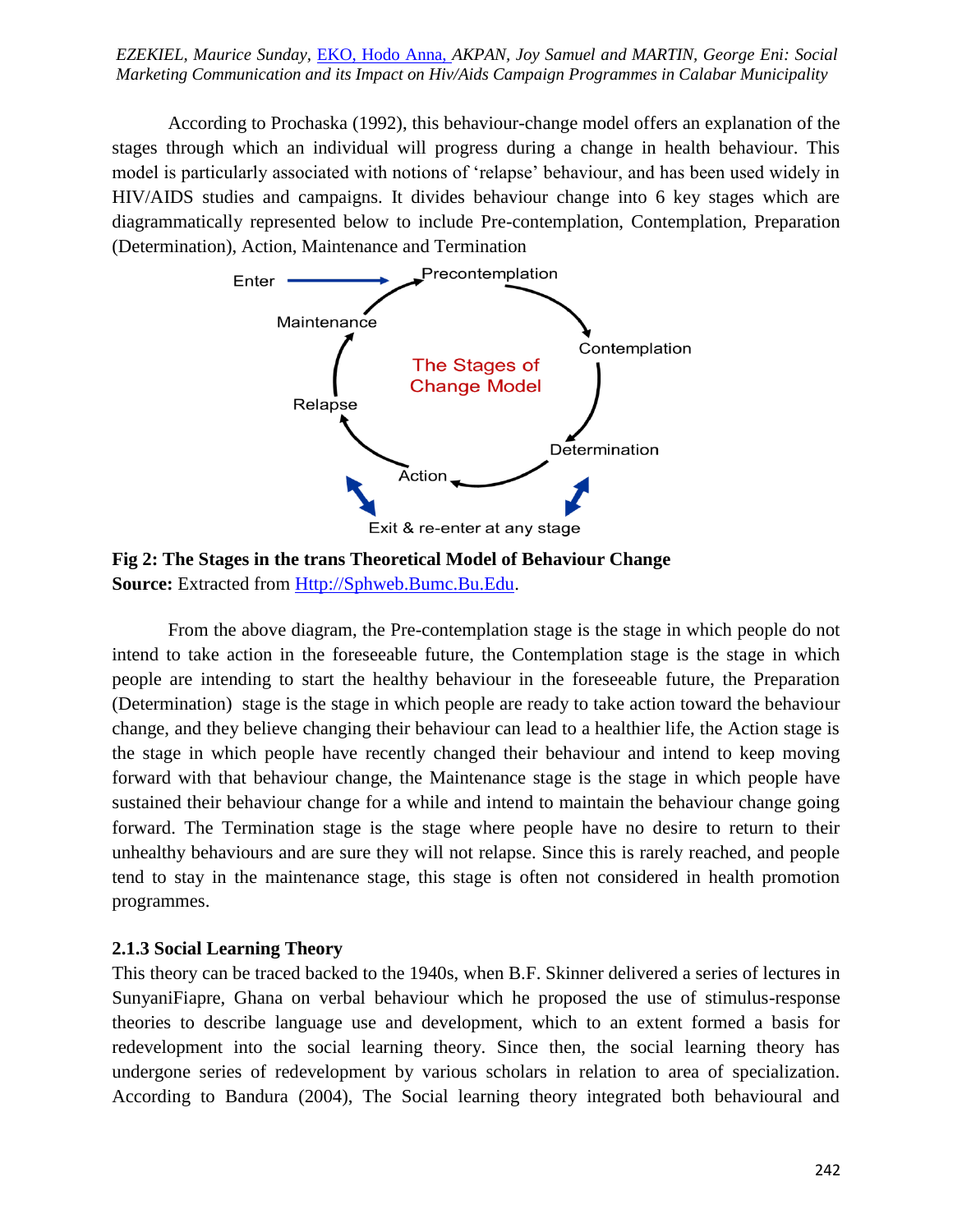cognitive theories of learning in order to provide a comprehensive model that could account for the wide range of learning experiences that occur in the real world. According to Grusec (1992),the key tenets of social learning theory are as follows:

- 1. Learning is not purely behavioural. Rather, it is a cognitive process that takes place in a social context.
- 2. Learning can occur by observing behaviour and by observing the consequences of the behaviour (vicarious reinforcement).
- 3. Learning involves observation, extraction of information from those observations, and making decisions about the performance of the behaviour (observational learning or modelling). Thus, learning can occur without an observable change in behaviour.
- 4. Reinforcement plays a role in learning but is not entirely responsible for learning.
- 5. The learner is not a passive recipient of information. Cognition, environment, and behaviour all mutually influence each other (reciprocal determinism).

Bandura (2004) maintained that through observational learning a model can bring forth new ways of thinking and behaving, and as such the mass media helps contribute to how viewers see their social reality. Thus Media representations influence people's behaviour because the social constructions of reality depend heavily on what they see, hear and read rather than what they experience directly.In summary, Bandura (2004) maintained that the social learning theory has been used worldwide to address social issues such as national literacy, population growth and health concerns such as HIV. Based on the above, the three theories are considered appropriate for the study. This is because their relevance to the study is in the areas of advocacy for behavioural change and adoption of healthy habits.

## **2.2 Concept of Social Marketing and Communication**

The concept of Social Marketing is not a new phenomenon, as its root can be seen in development strategies and social reform campaigns in the olden days. According to Kotler and Zaltman (1971), social marketing is defined as the design, implementation and control of programmes calculated to influence the acceptability of social ideas and involving considerations of product designing, pricing, communication, distribution and marketing research. To Andreasen (1995), social marketing is the application of commercial marketing technologies to the analysis' planning, execution and evaluation of programmes designed to influence voluntary behaviour of target audiences in order to improve their personal welfare and that of their society.

According to Murlidhar and Babasaheb (2003), Social Marketing is also referred to as societal marketing and is simply defined as a process of changing behaviour and attitudes of the public (target group) for achieving social, economic, political and business objectives. The above definition is adopted in this study. In line with the above definition, social marketing aims at achieving the following objectives:

- 1. Satisfaction of customer needs.
- 2. Improvement of quality of life.
- 3. Implementation of long term policy for customers and society's welfare.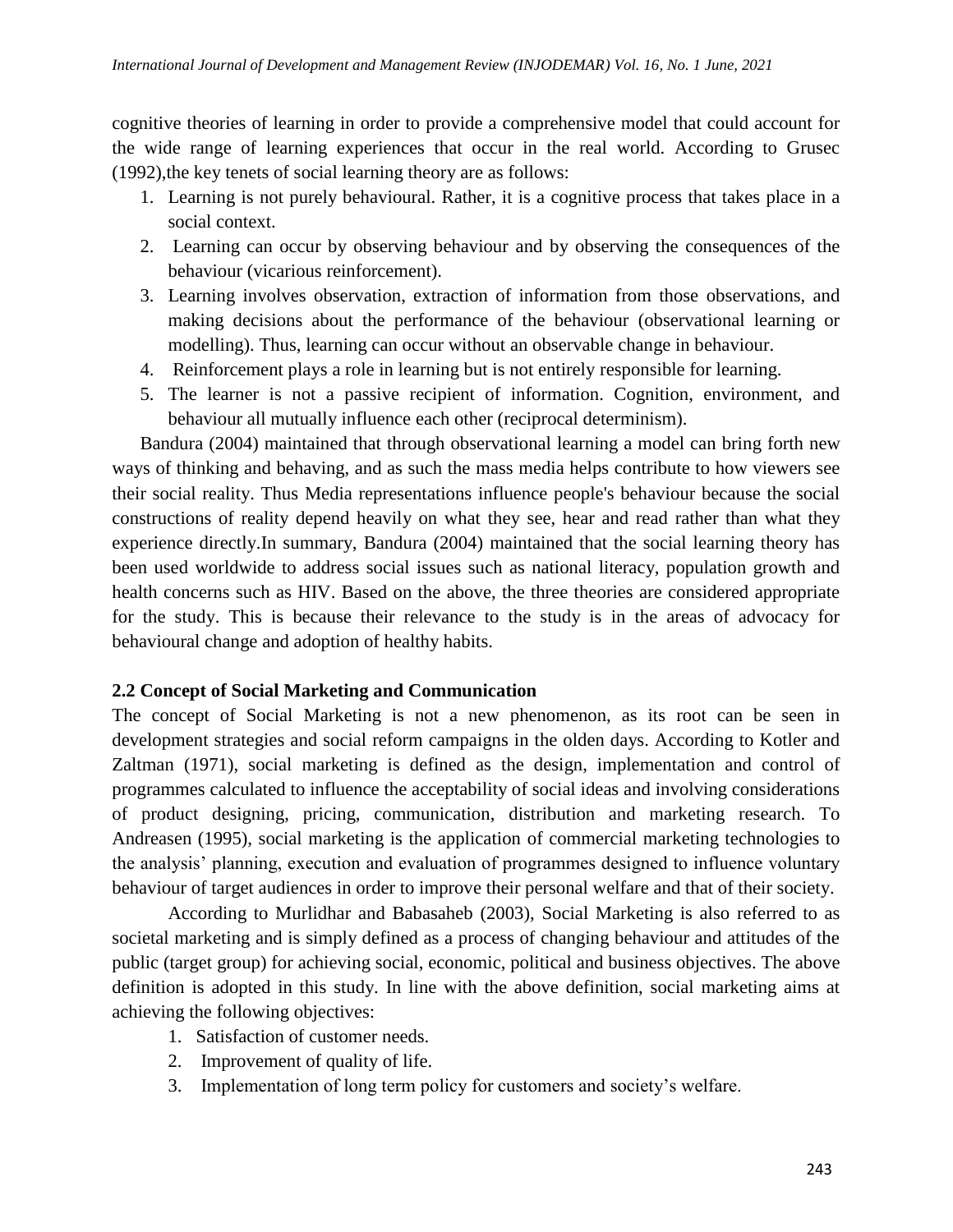# 4. Freedom from all sorts of pollution and ecological destructions.

Social marketing communication becomes imperative because social marketing communication or campaign uses various promotion mix tools such as advertising, public relations, social media, sales promotion, direct marketing and personal selling etc. across various media in order to consistently position the targeted behaviour or communicate the desired behavioural change to the society (Shimp, 2006).

# **2.2.1 Stages in the Conduct of a Social Marketing Communication Effort**

Since the aim of every social marketing communication campaign or effort is to achieve social good, Andreasen (2005) maintained that to achieve such goal, the social marketing communication effort needs to pass through the following stages of activities.

- **1. Create awareness and interest:** This is the first stage in the conduct of a social marketing communication campaign, and in this stage the attention of the target audience is sought for, in order to ensure that the recipient pays adequate attention and as such consequently understands the message literally being communicated.
- **2. Change attitudes and conditions:** In this stage, the recipient uses the information obtained in the first stage to develop a positive attitude or positive frame of mind about the behaviour being communicated.
- **3. Motivate people to want to change their behaviour:** The recipient in this stage has to form an intention to act on the basis of the behaviour being communicated, that is, the recipient shows readiness to initiate a change to the desired behaviour being communicated. Motivation could be through the information provided about a negative behaviour.
- **4. Empower people to act:** In this stage, the recipient is encouraged to act in order to initiate the desired behavioural change. Such action is oftentimes influenced by the motivation obtained in the previous stage.
- **5. Prevent backsliding:** This is the last stage and it requires following up the recipient's action by reinforcement, through the provision of some benefits for having acted, so that the desired action or behaviour would be repeated.

# **2.2.2 Social Marketing Communication Tools**

Social marketing by definition seeks to develop and integrate marketing concepts with other approaches to influence behaviours that benefit individuals and communities for the greater social good. Social Marketing practice is guided by ethical principles. It seeks to integrate research, best practice, theory, audience and partnership insight, to inform the delivery of competition sensitive and segmented social change programmes that are effective, efficient, equitable and sustainable.

Based on the above endorsed definition by the boards of the International Social Marketing Association, European Social Marketing Association, and Australian Association of Social Marketing in 2013, it remains pertinent to note that social marketing applies commercial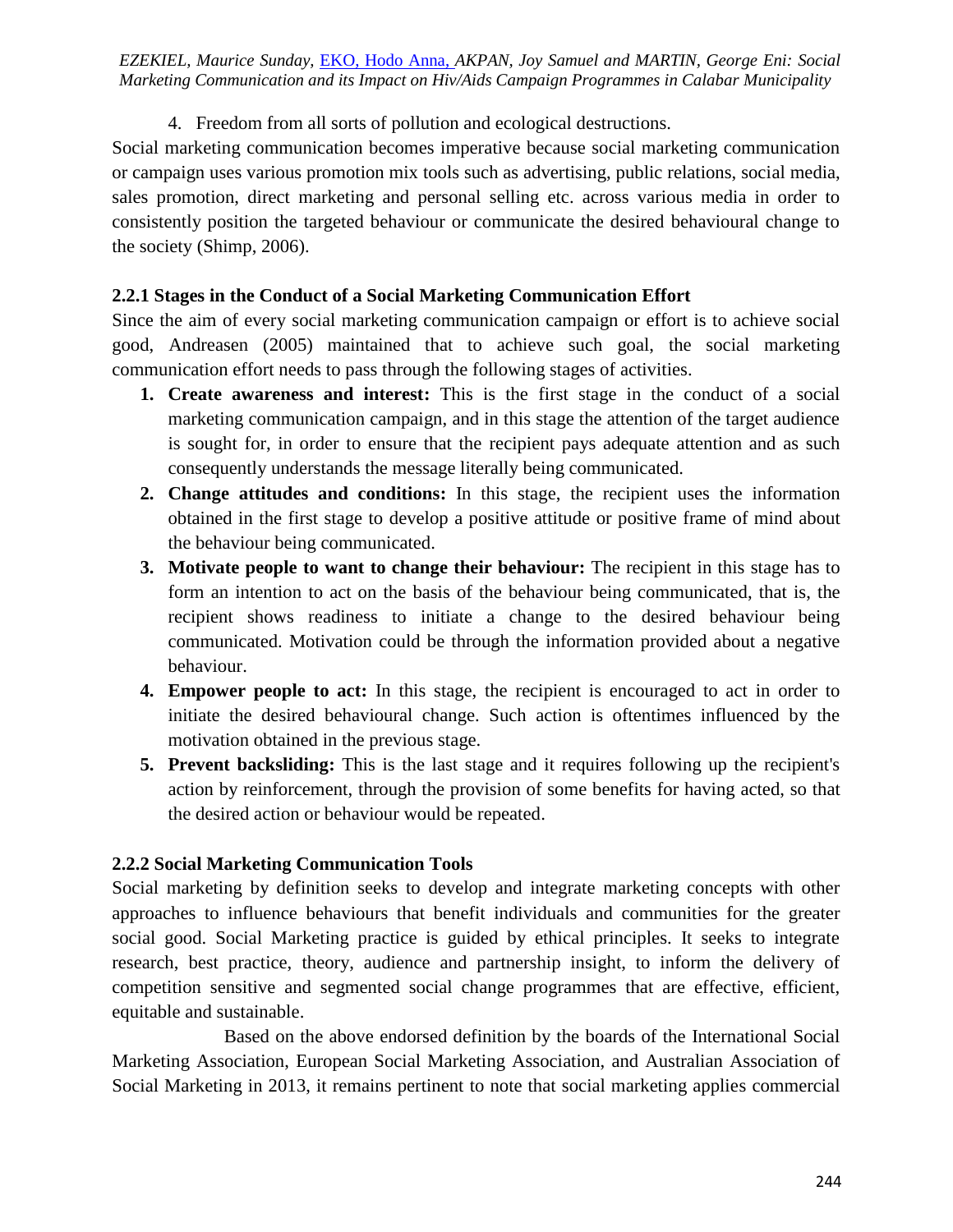marketing theory and practice to social challenges, consider the application of the 4 traditional marketing mix element (4ps) and also analyse communication channels and other forms of influence etc. The various traditional marketing media such as the print media, audio/visual media as well as social media would operationally constitute the social marketing media in this study. The social marketing communication tools as operationalized for this study include:

**1. Mass media:** Mass media encompasses the radio, television, print-media, billboards and the world-wide web forms of communications (Odigbo, Ugwu&Ekemezie 2017). According to Lacroix, Snyder, Huedo-Medina, and Johnson (2014),mass media–based interventions have been an integral part of HIV prevention since the mid-1980s, when many nations began sponsoring national campaigns and community-based groups began developing local interventions. The mass media can be relied upon as a potent force for achieving attitude and behaviour change in society. The mass media which include the print media (press) and the electronic media (broadcast) represent a crucial resource as well as a formidable platform for propagating and inculcating the values inherent in every culture and people. The mass media is used to inform and educate the members of any given society, and as such Nwankwo (2006) maintains that the mass media performs legitimate functions for society by providing correct information, knowledge and informed opinions about every issue of concern to the people. Therefore, using the mass media within an HIV prevention intervention provides such advantages as wide reach, standardization and repetition of messages, and the ability to use different content formats, including entertainment, news, and short advertisements or announcements which in turn can directly and indirectly produce positive changes or prevent negative changes in health-related behaviours across large population (Wakefield, Loken&Hornik 2010).

**2. Social media** Social media refers to the means of interaction among people in which they create, share and exchange information and ideas in virtual communities and networks. Andreas and Michael (2010) describe social media as a group of internet-based applications that build on the ideology and technology that allows the creation and exchange of user-generated content. It also depends on mobile and web-based technologies to create highly interactive platforms through which individuals exchange ideas. Social media is different from the mainstream media because of its advantage of wider reaches frequency, usability, immediacy and permanence. Social Media Technologies take many forms such as internet forums, weblogs, social blogs, micro bloggings, wikis, social networks, podcasts, video rating and social bookmarking etc.

According to Idumange (2018), social media platform is mostly embraced by youths and such discussions can have enormous impact on any individual or society at risk. The platform creates an atmosphere in which people relate and share their experience, as a problem discussed is half-solved. People make informed comments and research write-ups on facebook, twitter, in their blogs etc. Such comments and articles can be put together to constitute a strong knowledgebase for rendering HIV/AIDs related services.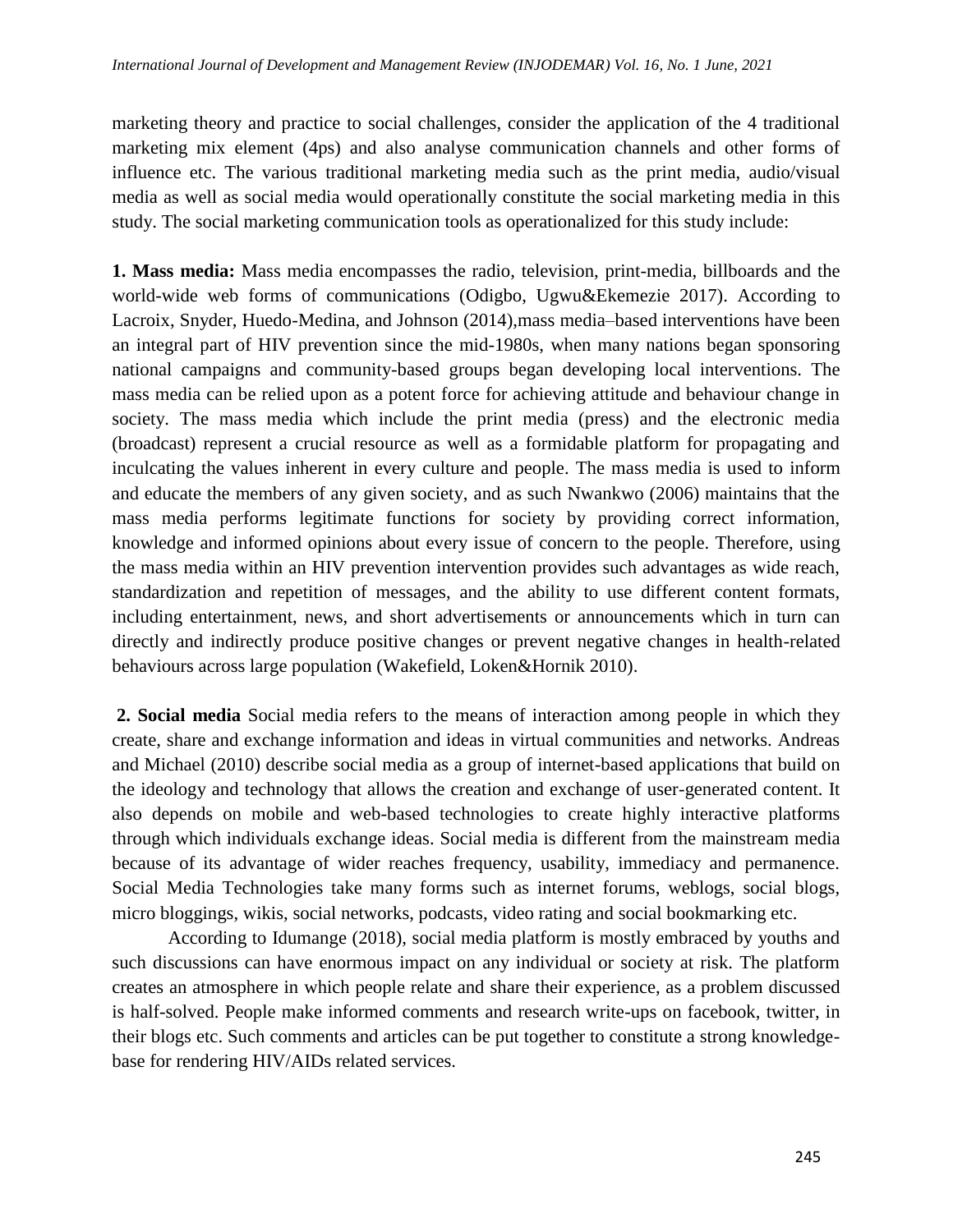*EZEKIEL, Maurice Sunday, EKO, Hodo Anna, AKPAN, Joy Samuel and MARTIN, George Eni: Social* Marketing Communication and its Impact on Hiv/Aids Campaign Programmes in Calabar Municipality

#### **2.3 An Overview on HIV/AIDS**

The HIV/AIDs pandemic is perhaps the worst disaster that has happened in human history, and according to Adeyi, Kanki, Odutolu and Idoko (2006), *this steadily progressing catastrophe has become a calamity of cataclysmic proportions especially in the worst affected regions, notably sub-Saharan Africa. According to wikepedia (2011),* the human immunodeficiency virus (HIV) is a lentivirus (slowly replicating retrovirus) that causes acquired immunodeficiency syndrome (AIDS). HIV slowly attacks and destroys the immune system, the body's defence against infection, leaving an individual vulnerable to a variety of other infections. AIDS is the final stage of HIV infection. AIDS was first reported in 1981 by investigators in New York and California. Initially, most U.S. AIDS cases were diagnosed in homosexual men, who contracted the virus primarily through sexual contact, or intravenous drug users who became infected by sharing contaminated hypodermic needles. In 1983, French and American researchers isolated the causative agent, HIV, and by 1985 serological tests to detect the virus were developed (Barnett and Whiteside 2002). HIV is transmitted by the direct transfer of bodily fluids, such as blood and blood products, semen and other genital secretions, or breast milk, from an infected person to an uninfected person. This is because HIV is present as both free virus particles and virus within infected immune cells (Sepkowitz, 2001). The primary means of transmission worldwide is through sexual intercourse with an infected individual. The virus can enter the body through the lining of the vagina, penis, rectum, or mouth. HIV frequently spread among intravenous drug users who share needles or syringes. Prior to the development of screening procedures and heattreating techniques that destroy HIV in blood products, transmission also occurred through contaminated blood products; many people with haemophilia contracted HIV in this way. Today, the risk of contracting HIV from a blood transfusion is extremely small. Currently, there is no cure or vaccine; however, antiretroviral treatment can slow the course of the disease and may lead to a near-normal life expectancy. While antiretroviral treatment reduces the risk of death and complications from the disease, these medications are expensive and may be associated with side effects (Sepkowitz, 2001). Summarily, efforts at preventing HIV/AIDS have focused primarily on the conduct of several campaigns that are aimed at promoting abstinence and increasing the availability and use of condoms.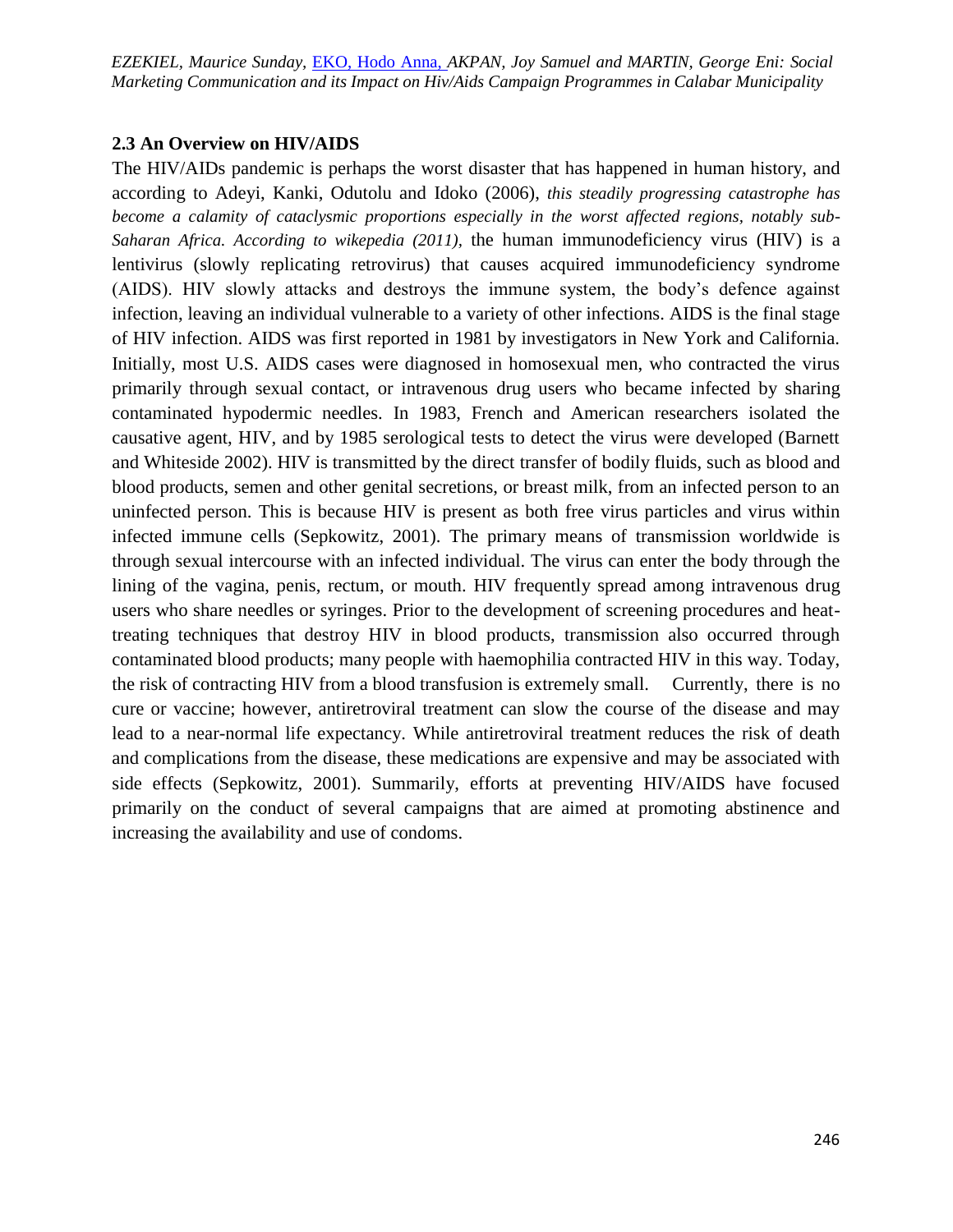# **2.3.1 HIV/AIDS Prevalence Rate for States in Nigeria**

**The National prevalence rate of HIV/AIDS, according to National Reproductive Health Survey (NARHS, 2012), is** 3.4% while for the 36 states is represented below.

## **Table1: Showing the Prevalence Rate of HIV/AIDS across States in Nigeria**

| S/N            | <b>STATE</b>       | PREVALENCE RATE<br>$(\% )$ |
|----------------|--------------------|----------------------------|
| $\mathbf{1}$   | Rivers             | 15.2                       |
| $\overline{2}$ | Taraba             | 10.5                       |
| 3              | Kaduna             | 9.2                        |
| $\overline{4}$ | Nasarawa           | 8.1                        |
| 5              | <b>FCT</b>         | 7.5                        |
| 6              | AkwaIbom           | 6.5                        |
| $\tau$         | Sokoto             | 6.4                        |
| $8\,$          | Oyo                | 5.6                        |
| 9              | Benue              | 5.6                        |
| 10             | Yobe               | 5.3                        |
| 11             | <b>Cross River</b> | 4.4                        |
| 12             | Ondo               | 4.3                        |
| 13             | Gombe              | 3.4                        |
| 14             | Abia               | 3.3                        |
| 15             | <b>Bayelsa</b>     | $2.7\,$                    |
| 16             | Osun               | 2.6                        |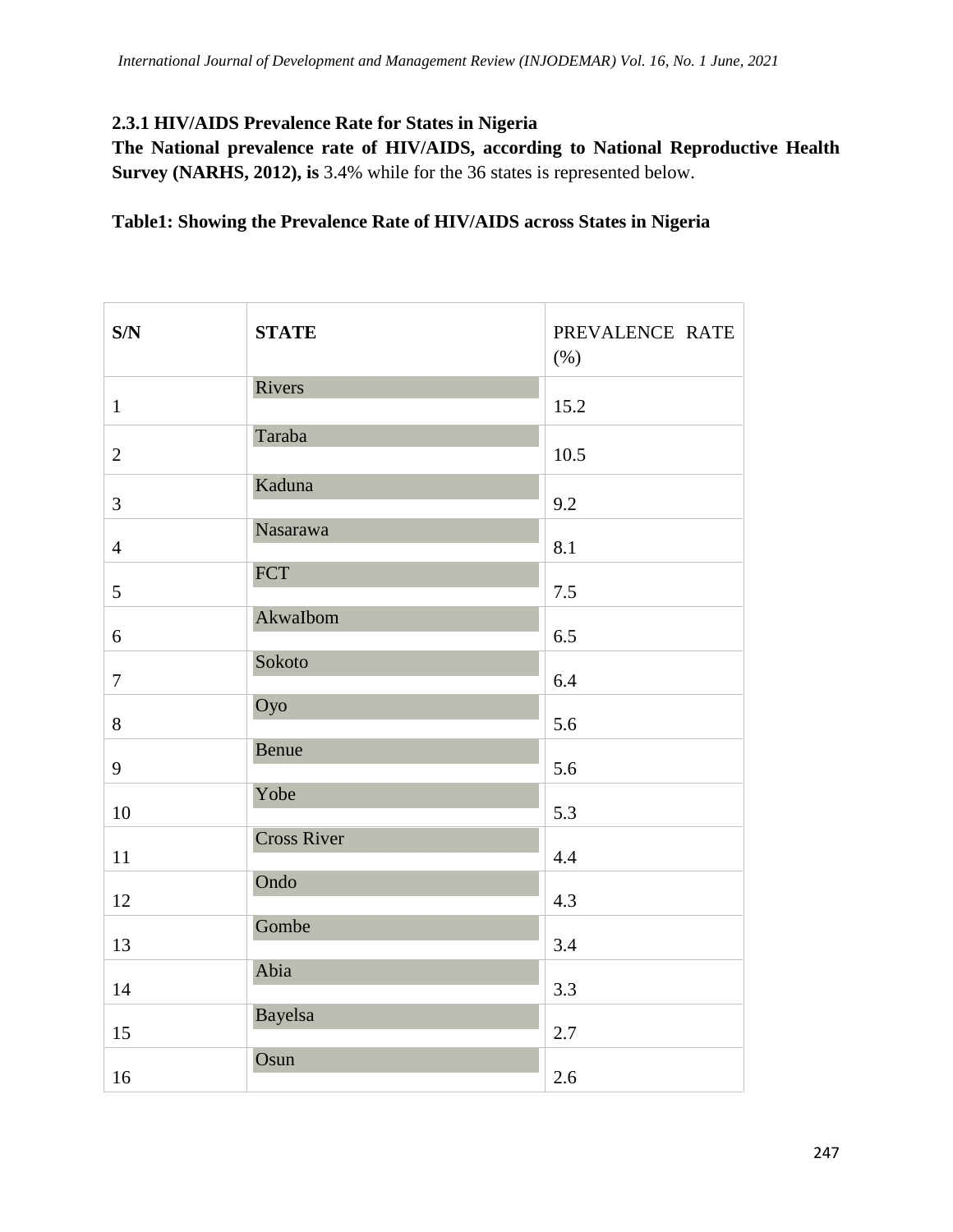*International Journal of Development and Management Review (INJODEMAR) Vol. 16, No. 1 June, 2021 EZEKIEL, Maurice Sunday,* EKO, Hodo Anna, *AKPAN, Joy Samuel and MARTIN, George Eni: Social Marketing Communication and its Impact on Hiv/Aids Campaign Programmes in Calabar Municipality*

|        | Imo          |         |
|--------|--------------|---------|
| 17     |              | 2.5     |
| $18\,$ | <b>Borno</b> | 2.4     |
| 19     | Plateau      | 2.3     |
| $20\,$ | Lagos        | 2.2     |
| 21     | Jigawa       | 2.1     |
| $22\,$ | Adamawa      | 1.9     |
| 23     | Kogi         | 1.4     |
| 24     | Kwara        | 1.4     |
| 25     | Kano         | $1.3\,$ |
| $26\,$ | Enugu        | 1.3     |
| 27     | Niger        | 1.2     |
| $28\,$ | Anambra      | $1.2\,$ |
| 29     | Ebonyi       | 0.9     |
| 30     | Edo          | $0.8\,$ |
| 31     | Kebbi        | $0.8\,$ |
| 32     | Delta        | $0.7\,$ |
| 33     | Bauch        | $0.6\,$ |
| 34     | Ogun         | $0.6\,$ |
| 35     | Zamfara      | $0.4\,$ |
| 36     | Ekiti        | $0.2\,$ |

**Source: NARHS, 2012**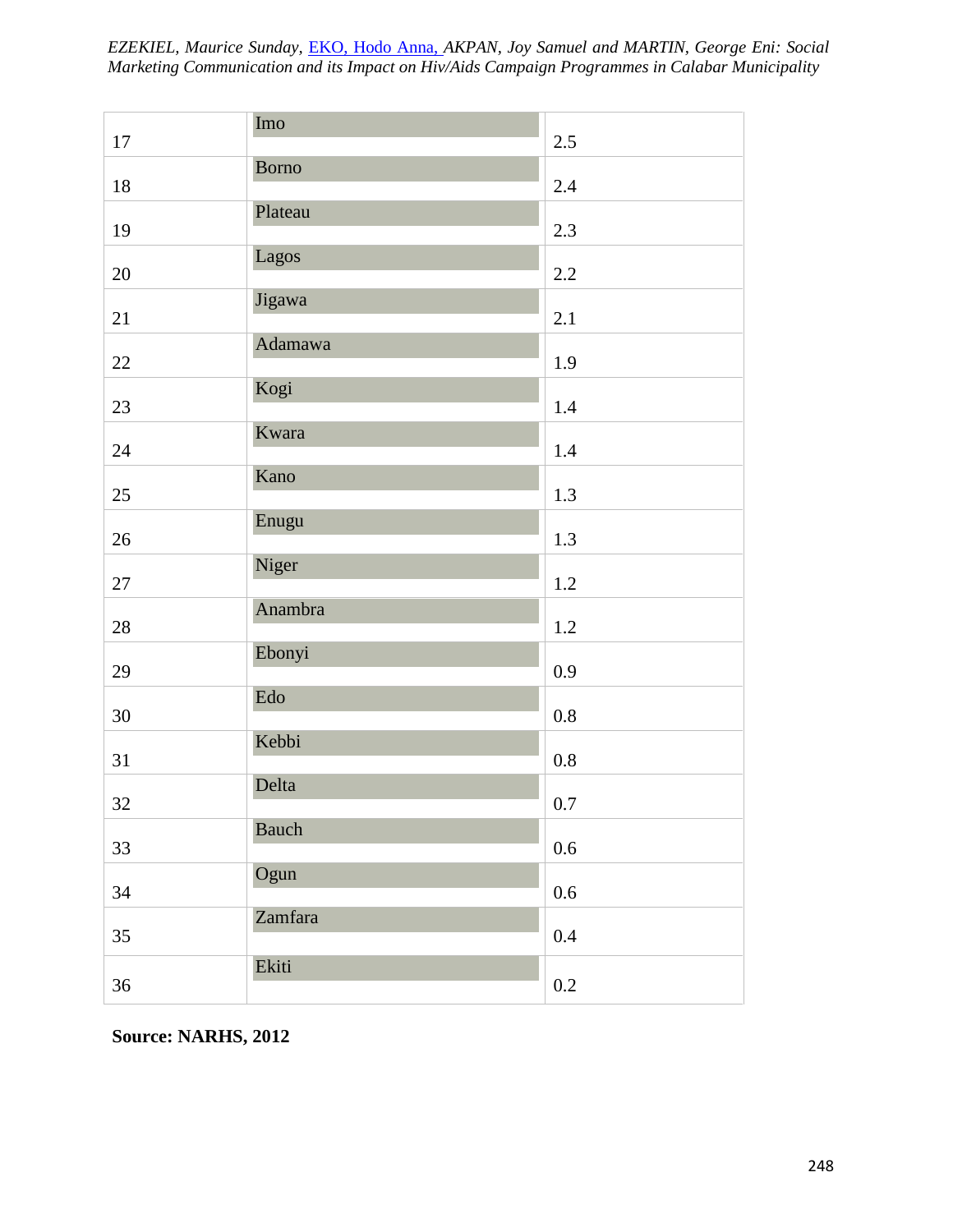## **2.4 Conceptual Model and Review of Objective**

This section seeks to reveal the relationship existing between the stated variables in the objective of this study. A conceptual model is represented below.



**Fig 3: A Conceptual Model Showing the Variables in the Study Source: Developed by the researchers**

HIV/AIDS campaign programmes are said to be run through various social marketing communication tools which are operationalized to include the print media (newspapers, magazines), social media (Facebook , Twitter) and Audio/Visual media (radio , television). This campaign messages should always be integrated in order to deliver the same campaign message and its programmes across the various media to the society, as well as encourage or discourage certain risky behaviours associated with the campaign message. Therefore, it becomes imperative to note that the programmes or campaigns that pass through the identified social marketing communication tools are always aimed at achieving a social good for the society.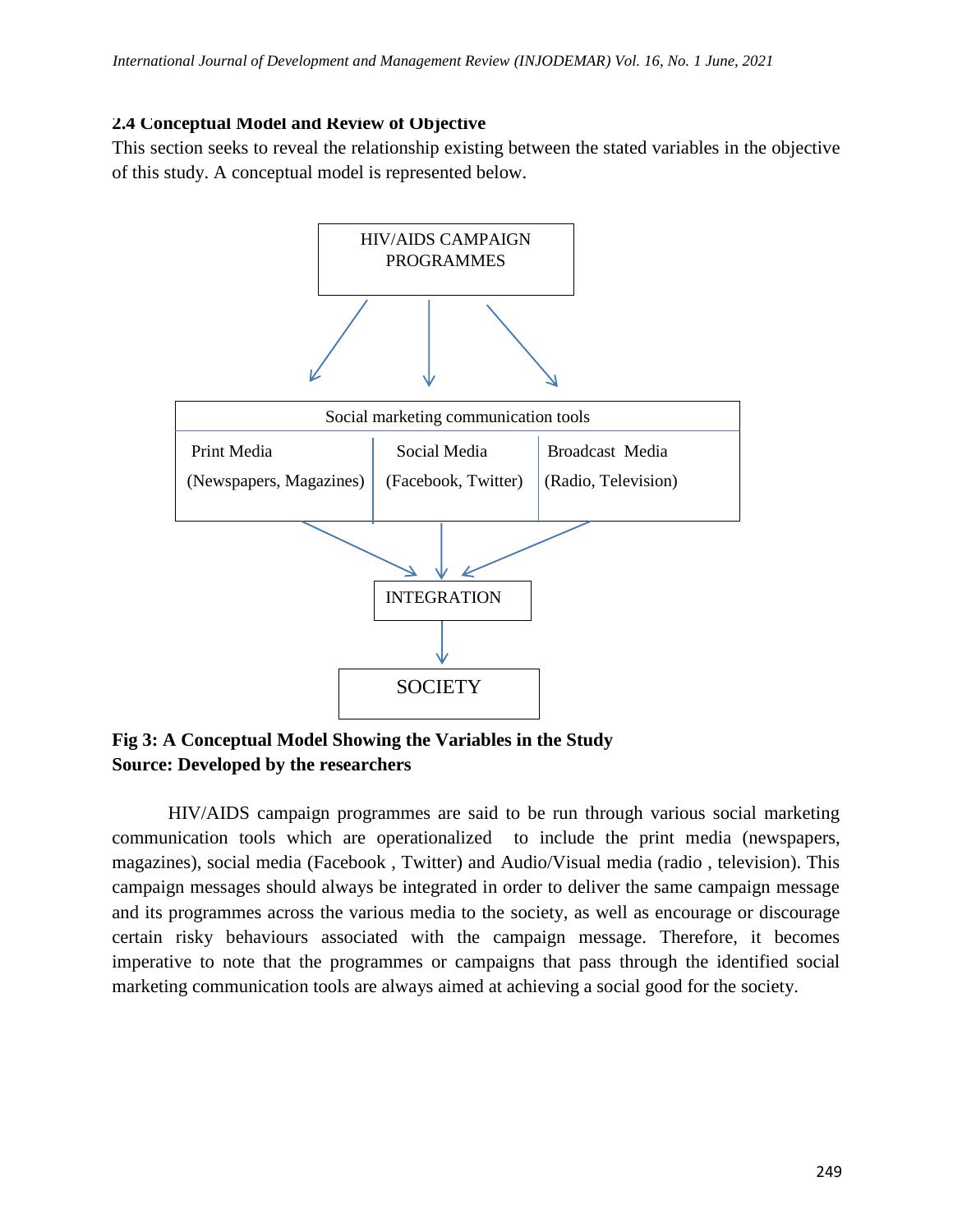*Marketing Communication and its Impact on Hiv/Aids Campaign Programmes in Calabar Municipality EZEKIEL, Maurice Sunday,* EKO, Hodo Anna, *AKPAN, Joy Samuel and MARTIN, George Eni: Social* 

#### **2.4.1 Print Media Impact on HIV/AIDS Campaign Programmes**

The print media is a form or means of mass communication in the form of printed

publications, such as newspapers and magazines, and according to Gomes, Ahmed and Barual (2014), majority of the people's access to HIV/AIDS information is through the print media such as newspapers and magazines, and as such the need for accurate news reporting on HIV/AIDS remains imperative. HIV and AIDS news is continuously evolving with new epidemiological information, new scientific information and new government policies on the issue addressed frequently worldwide, and the print media according to Chapman (1994) and Radford (1996) remains the leading source of information about health issues. It is from newspaper reports that the majority of the public learns about HIV/AIDS. The Australian Journalism (2014) in a review of newspapers on HIV/AIDS further supports the above viewpoint by stating that newspapers are influential because news stories that appear in print are frequently used by radio and television news editors to form the background and actual content for their daily broadcast news services.

Going by the above viewpoints, a systematic review conducted by Bertrand and Anghang (2006) on the effectiveness of mass media in changing HIV/AIDS-related behaviour among young people in developing countries revealed that print-media news can influence the riskbehaviours of young people in terms of HIV acquisition, and as such Adekunle,John, Zaccheus and Melissa (2014) in their study on the influence of HIV-AIDS public enlightenment campaigns onadolescents sexual behaviour in Nigeria revealed that print media exerted significantly more influence on adolescents' knowledge, attitudes and beliefs about HIV/AIDS than other broadcast media (radio and television). This is because information received from print media or reading materials such as books, magazines, newspapers, posters, and billboards, had a more significant influence on people's knowledge, because it is more than mere exposure.

There is the possibility that information from print media has a way of impinging on the individuals cognitive information processing based on rational objective assessments than those flickered through the television in a moment. Selikow, Flisher, Matthews and Ketye (2006) maintain that individuals may easily forget what they see or hear in seconds but internalize more of what they take time to read, digest and assimilate.

#### **2.4.2 Broadcast Media Impact on HIV/AIDS Campaign Programmes**

Broadcast media transmit information electronically, via such media as film, radio, recorded music, or television. Broadcast media transmit sounds or images electronically. The broadcast media plays a very vital role in information dissemination and has a large audience reach. According to Osakue, Kayode, Marcel and Adekunle (2009), the media, particularly the broadcast media, could and should be used to rally people, infrastructure and institutions in aid of national development in modern societies. The television medium or aspect of the broadcast media has a powerful influence on people's perception because of its audio-visual quality. According to Osakue et al (2009), television medium is one of the most important means of communication on planet earth, as it brings pictures and sounds from around the world into millions of homes daily. Television as medium of broadcast media does not work in isolation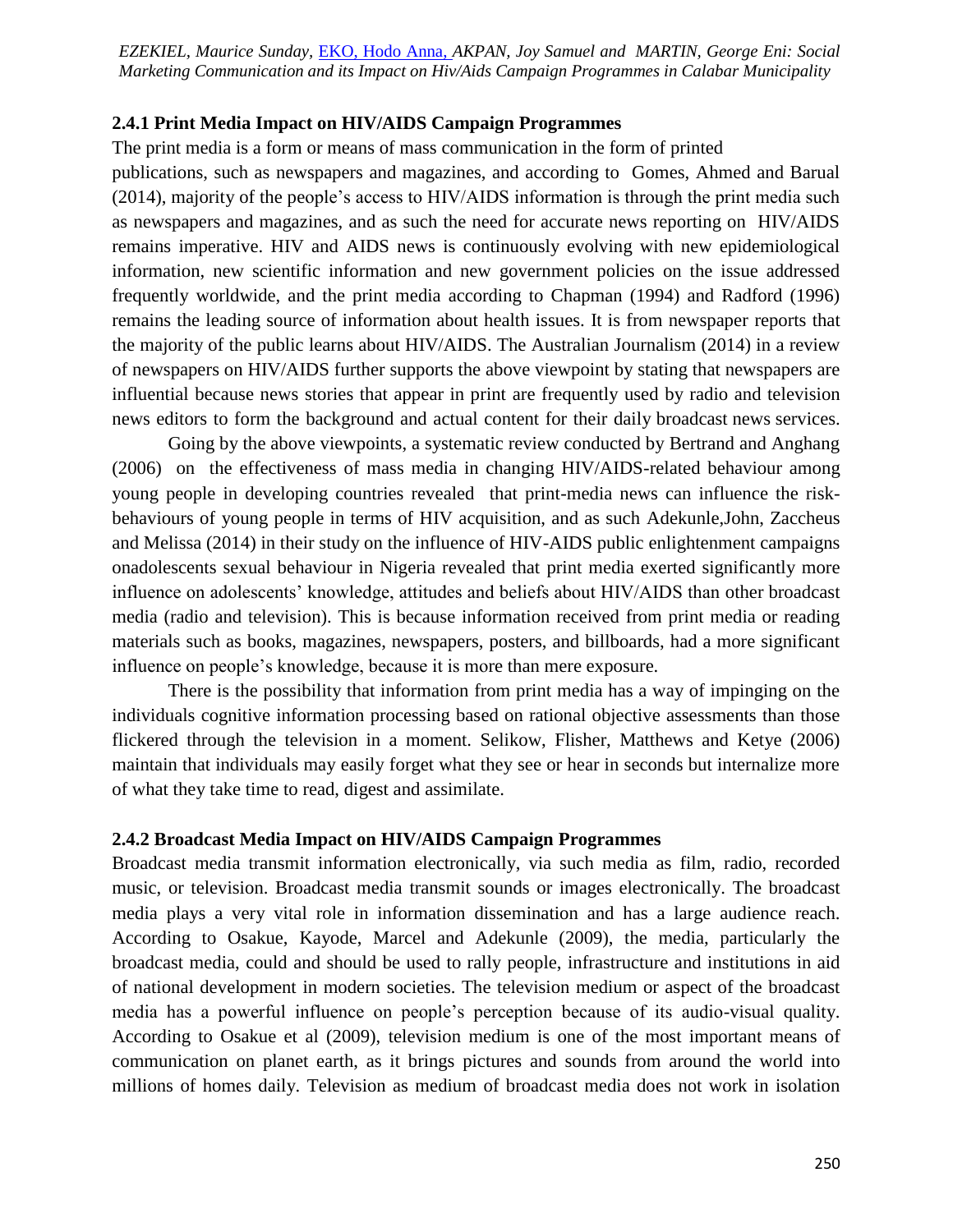rather it draws materials from the society, package them in the form of programmes and give them back to the same society as culture (Akpati, 1998). It is in realisation of this fact that many nations of the world are using the media especially the television to air programmes relating to HIV/AIDS education and prevention. In line with the above, a study conducted by Osakue et al (2009) in Edo state Nigeria on HIV/AIDS and the broadcast media with focus on the television medium revealed that the television medium, with reference to the programmes that address HIV/AIDS, has been able to place the problem associated with HIV/AIDS in the minds of the public. The consequence of this result is that the programmes under reference have indeed helped and are still helping to raise public consciousness on HIV/AIDS vis a vis stigmatization as well as care and support for the infected persons. The study also revealed that the television medium has been able to rally relevant governmental and non-governmental agencies to fight HIV/AIDS scourge.

Furthermore, the radio medium of the broadcast media which is audio in nature is, according to Kuponiyi (2000), one broadcast medium that almost all experts agree is the most appropriate for rural and urban emancipation programme. Radio beats distance and thus has immediate effect. Radio is also, according to Moemeka (1993), cheap to obtain and widely owned by people due to the advent of the battery – operated transistorized sets. Due to its widest outreach, several HIV/AIDS awareness programmes are conducted through this medium. To support the above view point, a study conducted by Oboh and Sani (2010) on the role of radio in the campaign against the spread of HIV/AIDS among farmers in Makurdi local government area of Benue State, Nigeria revelled that Radio Benue, Makurdi served as the main source of HIV/AIDS information to about 75% of the respondents, and such finding was supported byOlaleye (2003) in Ondo state, Nigeria, where radio was also the most useful source of creating HIV/AIDS awareness to farmers.

Conclusively, advertisement on HIV/AIDS campaigns through television and radio has been one of the ways of communicating to the masses to know about the methods of preventing HIV/AIDS spread and a cross sectional survey conducted by Adibe , Okonta and Udeogaranya in 2010 on 637 respondents in Nsukka, Enugu state, Nigeria to determine the effects of television and radio commercials on behaviour and attitudinal changes towards the campaign against the spread of HIV/AIDS revealed that television and radio commercials were found to have positive effects on behaviour and attitude of residents of Nsukka urban towards campaign against spread of HIV/AIDS.`

### **2.4.3 Social Media Impact on HIV/AIDS Campaign Programmes**

According to Andreas and Michael (2010), the social media are a group of internet-based applications that build on the ideology and technology that allow the creation and exchange of user-generated content. Social Media simply refers to the means of interaction among people in which they create, share and exchange information and ideas in virtual communities and networks. The social media is a channel for communication and discussion that is mostly embraced by youths. Social media is different from the mainstream media because of its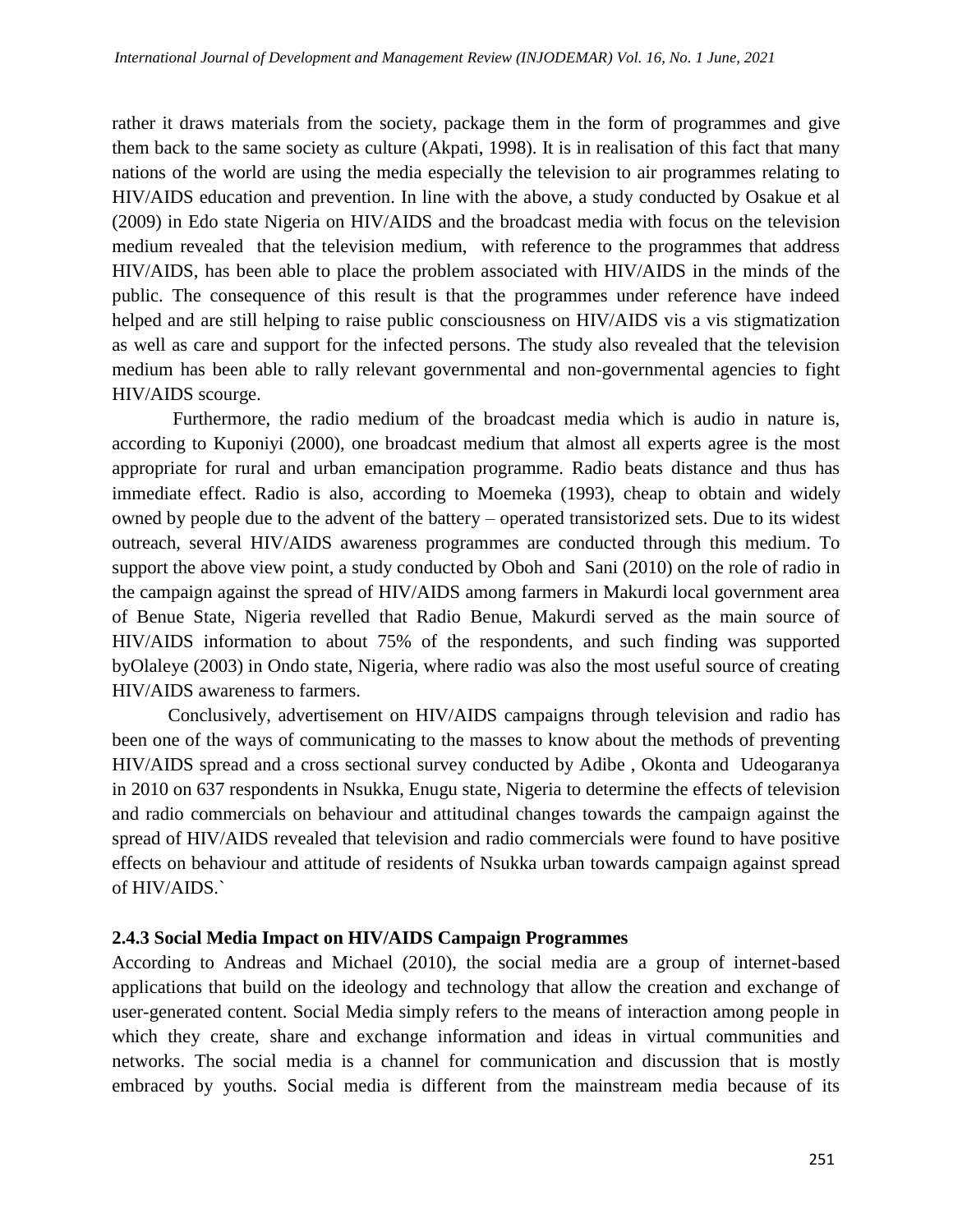*International Journal of Development and Management Review (INJODEMAR) Vol. 16, No. 1 June, 2021 Marketing Communication and its Impact on Hiv/Aids Campaign Programmes in Calabar Municipality EZEKIEL, Maurice Sunday,* EKO, Hodo Anna, *AKPAN, Joy Samuel and MARTIN, George Eni: Social* 

advantage of wider reaches, frequency, usability, immediacy and permanence. Social media technologies take many forms such as internet forums, weblogs, social blogs, micro-blogging, social networks (Facebook, Twitter), podcasts, video rating and social bookmarking etc. and they provide users with the opportunity to generate, share, and receive information through bi- and multidirectional exchanges, which may transcend geographic borders and provide an opportunity for anonymity(Hughes, Rowe , Batey& Lee 2012).

According to Idumange (2018), research has shown that social media strategies are very efficacious educational tools capable of communicating information, increasing awareness and affecting a huge number of people. There are various social media platforms which include Facebook, twitter, Youtube, Whatsapp, instagram and many others (Hughes, Rowe, Batey and Lee, 2012), and the use of these tools remains very effective in HIV/AIDs awareness campaigns **(**Idumange, 2018)**.** Mpofu and Salawu (2014) maintain that the social media, as a result of its acceptance and high utilization by youths, remains a suitable channel for health information communication and campaigns. Based on the above, social media tools can be used in strengthening HIV/AIDs awareness campaigns by increasing the coverage of people receiving health promotion messages. In Ghana, creative minds multimedia proposed the use of social media (Facebook, twitter, Google plus accounts) to engage, promote, share content and build networks online to be used in disseminating HIV/AIDs awareness. In the case of Nigeria, the National Agency for the Control of AIDS uses the social media platform (Facebook) where users visit to get up to date information about HIV/AIDS. The platform also shows the activities of the agency that are aimed at eliminating the spread of the deadly virus in Nigeria.

A study conducted by Cranston and Davies (2009) in Brazil, India, South Africa, Thailand and the United Kingdom, to assess how social networking sites affect the way in which people communicate about issues and behaviours impacting on HIV vulnerability revealed that information from the various social media sites reflect the users' frame of mind as much as it represents a set of technical features that encourage self-promotion whilst also mediating the terms of privacy and as such it was recommended that marketers of health messages should engage productively with social media networks.

The reviewed literature has vividly revealed the important impact social marketing communication has on the conduct of HIV/AIDS campaigns. Social marketing utilises commercial marketing techniques and communication tools in order to achieve a sustainable behavioural change in the society. In response to the HIV/AIDS epidemic, the social marketing programmes have made condoms accessible, affordable and acceptable to low-income populations and high-risk groups in many of the world's developing and under developing countries as well as promoted abstinence and safe sex practices. The effectiveness of such programmes in a variety of economic, political, and cultural environments has led to the adoption of social marketing as veritable tool in promoting not just health related behaviour but behaviours that are beneficial to both individuals and the society at large (Andreasen, 1995)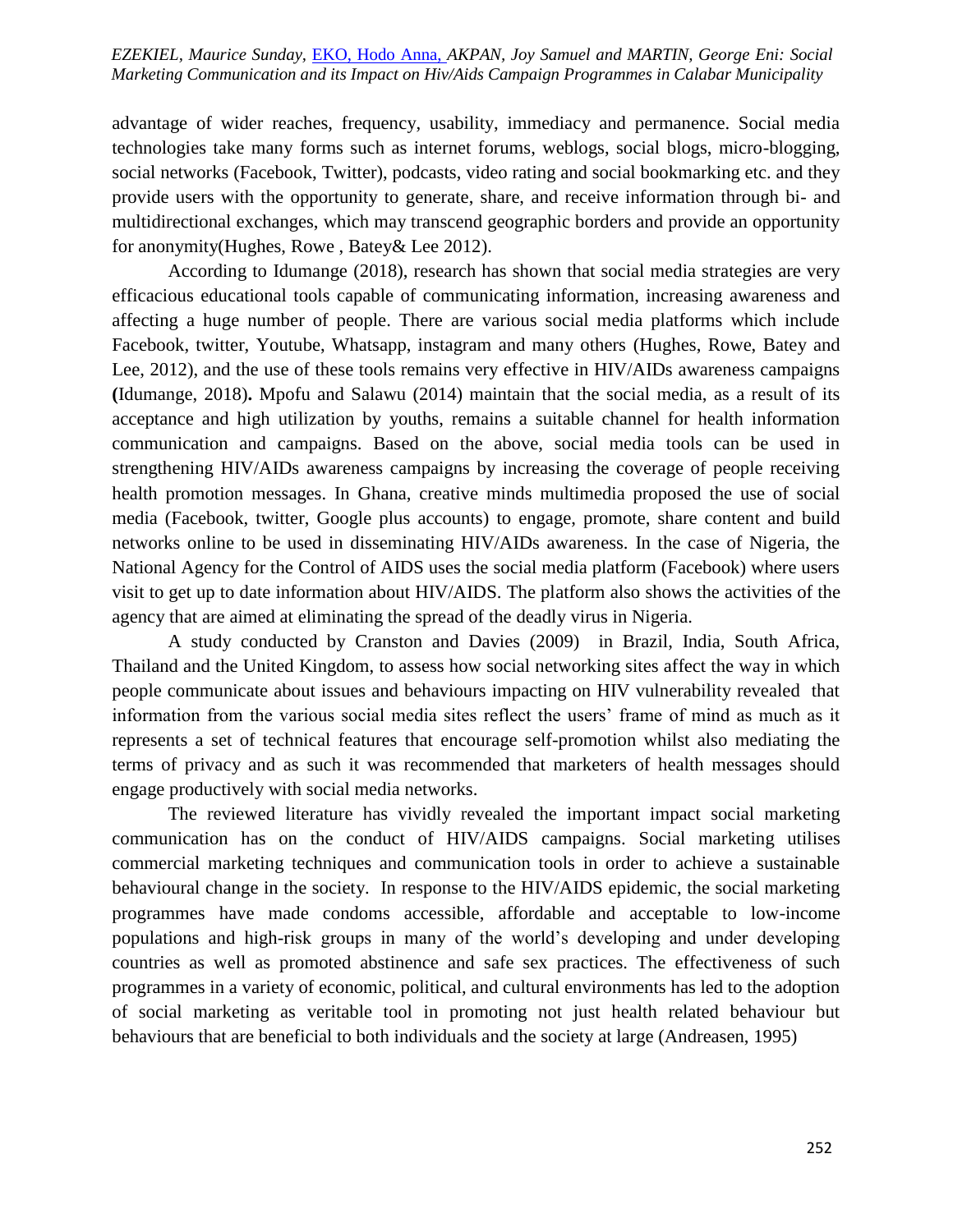## **3.1 Research Design**

The survey research design was used for this study because it enabled the researchers to use specific survey instruments like structured questionnaire in the collection of primary data from resident youths in Calabar municipality. The decision to use the survey design was supported by Kerlinger (1986) who stated that survey research is probably best adopted to obtain personal facts, beliefs and attitudes.

## **3.2 Sampling Procedure and Sample Size Determination**

The purposive or judgemental non probability sampling technique was used for this study because the technique permits the researcher to select the sample that fits his /her purpose of study (Etuk, 2010). Therefore 80 youths resident in Calabar municipality constituted the sample size for this study.

## **3.5 Sources of Data and Data Collection Method**

This study obtained data from both the primary and secondary sources. The primary sources include the use of copies of questionnaire in the collection of data while the secondary sources included the information obtained from various published materials etc.

## **4.0 Test of Hypothesis and Data Analysis**

**HO1:** Print media do not have impact on HIV/AIDS campaign programmes in Calabar municipality.

**HO2:** Broadcast media do not have impact on HIV/AIDS campaign programmes in Calabar municipality.

**HO3**: Social media do not have impact on HIV/AIDS campaign programmes in Calabar municipality.

## **Table 2: Model Summary Showing the Impact of Social Marketing Communication Tools on HIV/AIDS Campaign Programmes in Calabar Municipality**

| Model |         | R Square | <b>Adjusted R Square</b> | Std. Error of the<br>Estimate |
|-------|---------|----------|--------------------------|-------------------------------|
|       | $577^a$ | .333     | .306                     | 1.58454                       |

a. Predictors: (Constant), Broadcast media, Social media, Print media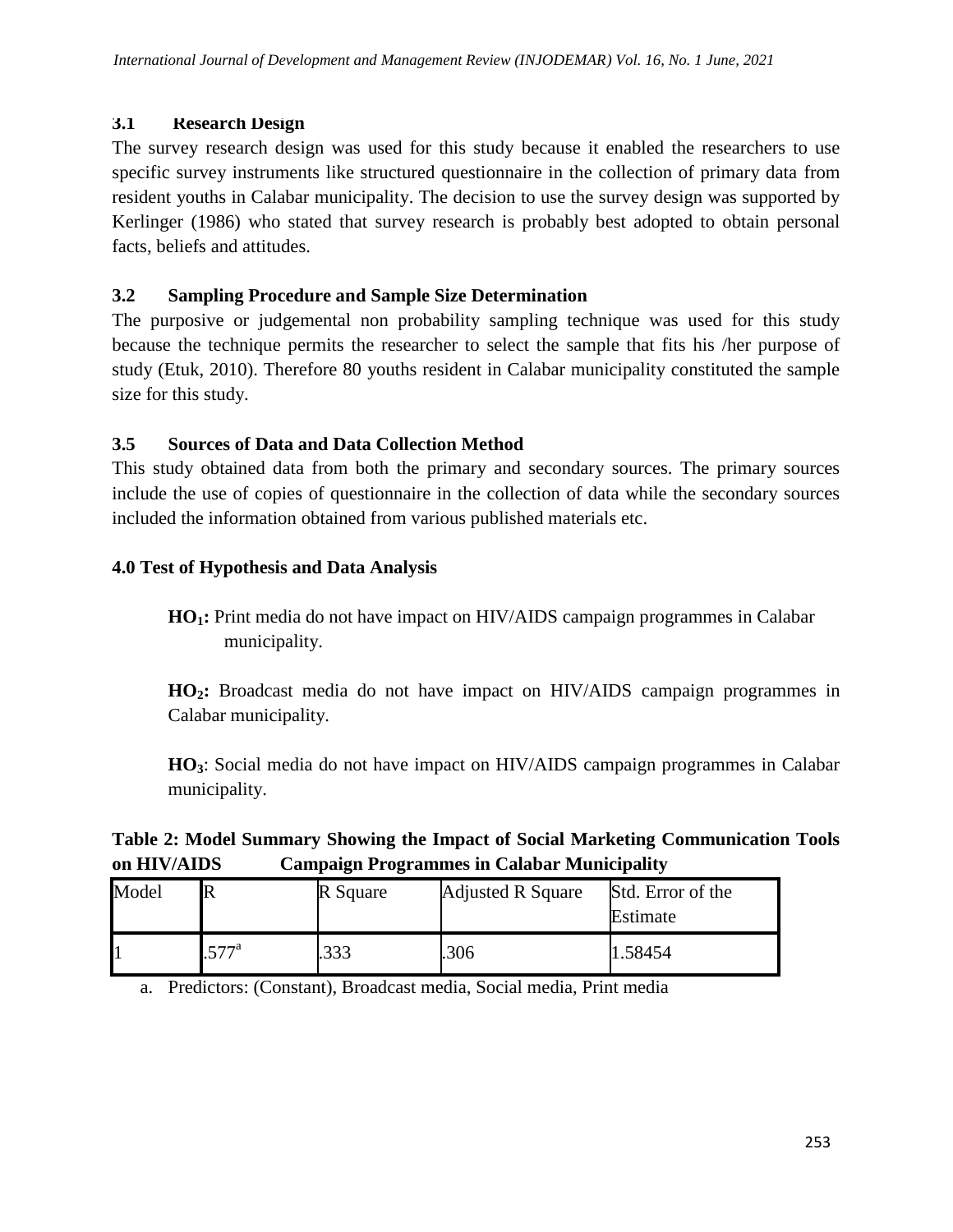*International Journal of Development and Management Review (INJODEMAR) Vol. 16, No. 1 June, 2021 Marketing Communication and its Impact on Hiv/Aids Campaign Programmes in Calabar Municipality EZEKIEL, Maurice Sunday,* EKO, Hodo Anna, *AKPAN, Joy Samuel and MARTIN, George Eni: Social* 

| Model |            | Sum of Squares Df |    | Mean Square | F      | Sig.              |
|-------|------------|-------------------|----|-------------|--------|-------------------|
|       |            |                   |    |             |        |                   |
|       | Regression | 95.070            |    | 31.690      | 12.622 | .000 <sup>b</sup> |
|       | Residual   | 190.817           | 76 | 2.511       |        |                   |
|       | Total      | 285.887           | 79 |             |        |                   |

Table 3: ANOVA<sup>a</sup>Showing the Variance of Social Marketing Communication Tools on **HIV/AIDS Campaign Programmes in Calabar Municipality**

a. Dependent Variable: Hiv/Aids Campaign

b. Predictors: (Constant), Broadcast media, Social media, Print media

|                 | Table 4: Regression Coefficients <sup>a</sup> Showing the Impact of Social Marketing Communication |
|-----------------|----------------------------------------------------------------------------------------------------|
| <b>Tools on</b> | <b>HIV/AIDS Campaign Programmes in Calabar Municipality</b>                                        |

| Model |                 | <b>Unstandardized Coefficients Standardized</b> |            | Coefficients |       | Sig. |
|-------|-----------------|-------------------------------------------------|------------|--------------|-------|------|
|       |                 | B                                               | Std. Error | Beta         |       |      |
|       | (Constant)      | 1.017                                           | .767       |              | 1.326 | .189 |
| 1     | Print media     | .004                                            | .103       | .003         | .036  | .971 |
|       | Social media    | .413                                            | .107       | .370         | 3.867 | .000 |
|       | Broadcast media | .360                                            | .088       | .395         | 4.109 | .000 |

a. Dependent Variable: Hiv/Aids Campaign.

The above multiple regression analysis shows the impact social marketing communication tools such as print media, social media and the broadcast media have on HIV/AIDS campaign programmes in Calabar municipality. The model summary in table 2 shows a correlation coefficient (R) of .577 and an r square of 33%. The result implies that print media, social media and broadcast media contribute 33% to the regression model while the other 77% is comprised of exogenous factors that are not considered in this study. Table 4 shows the individual contribution of the social marketing communication tools such as print media (.189), Social media (.000) and broadcast media (.000) to the overall model and based on the decision rule of p – value < .05, it simply implies that social media and broadcast media remain the only tools or medium that significantly have an impact on HIV/AIDS campaign programmes in Calabar municipality because their individual p-value of social media (.000) and broadcast media (.000)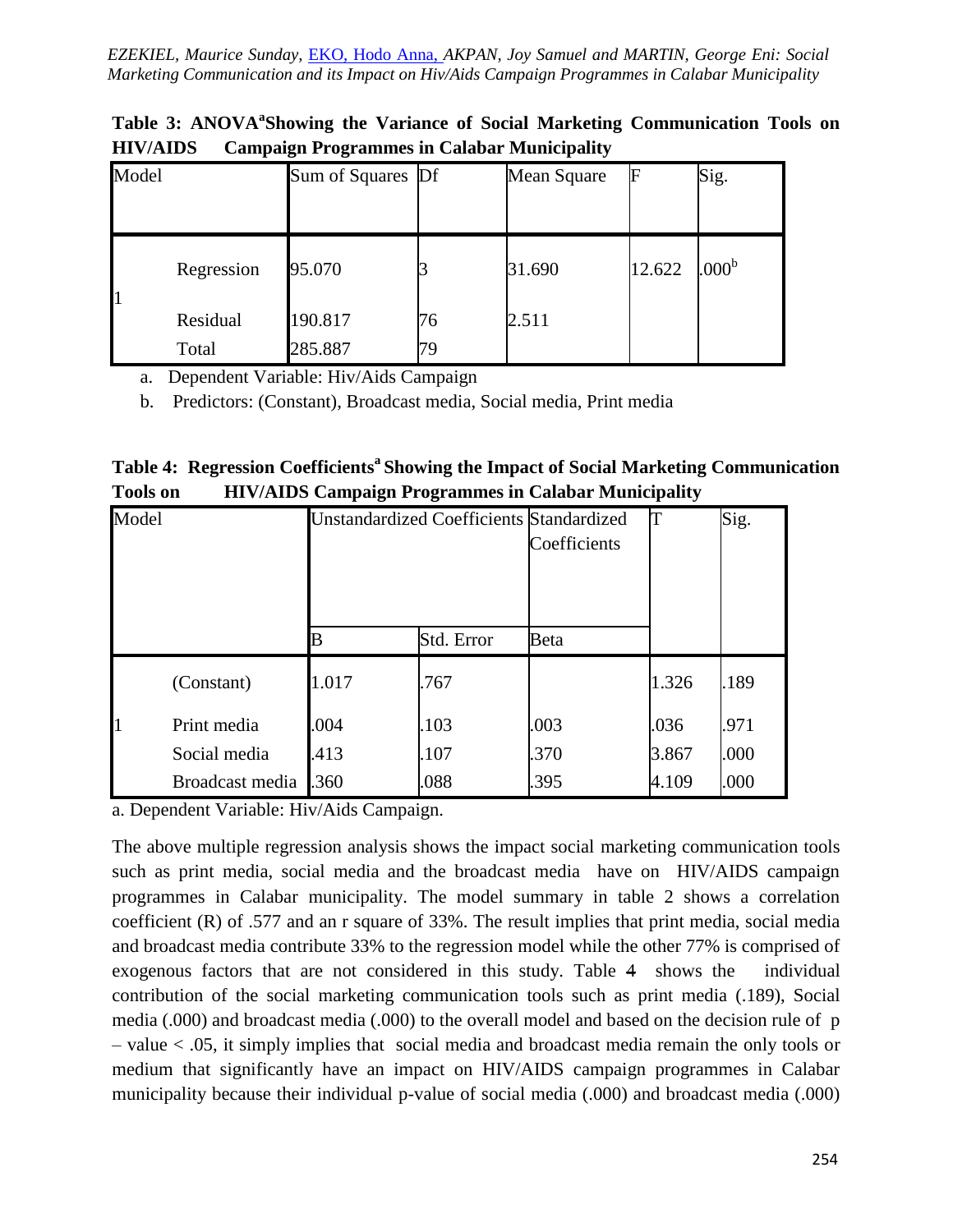is less than the p-value of .05 while print media (.971) does not significantly have an impact on HIV/AIDS campaign programmes in Calabar municipality. Going by the above findings, it remains statistically evident that if HIV/AIDS campaign programmes are holistically conducted in Calabar municipality using social and broadcast media devoid of sharp practices or corruption, such a campaign will remain effective and achieve the desired campaign objectives. The introduction of the term corruption here is owed to the fact that Achua (2011) as cited in Eyo, Anastasia and George (2019) maintains that corruption is the single most important cause of waste and inefficiency in Nigeria's public sector.

## **4.2 Discussion of Findings**

The first hypothesis reveals that print media does not have a significant impact on the conduct on HIV/AIDS campaign programmes in Calabar municipality. This finding is in line with the view of Picard (2004) who maintains that reading rates of traditional printed newspapers and magazines have been steadily declining during the past two decades and change has been the most notable in the younger generation.

The second hypothesis reveals that social media have a significant impact on the conduct on HIV/AIDS campaign programmes in Calabar municipality, and supporting this finding Hughes, Rowe, Batey and Lee (2012) maintain that the social media tools include Facebook, Twitter, Youtube, Whatsapp, Instagram and many others. The use of these tools, according to **Idumange (2018), remains** very effective in HIV/AIDs awareness campaigns. In line with the above viewpoint, Mpofu and Salawu (2014) maintain that the social media as a result of its acceptance and high utilization by youths remain a suitable channel for health information communication and campaigns.

The third hypothesis reveals that broadcast media have a significant impact on the conduct on HIV/AIDS campaign programmes in Calabar Municipality. This result is supported by a cross sectional survey conducted by Adibe, Okonta and Udeogaranya in 2010 on 637 respondents in Nsukka, Enugu state, Nigeria to determine the effects of television and radio commercials on behaviour and attitude changes towards the campaign against the spread of HIV/AIDS. This revealed that television and radio commercials were found to have positive effects on behaviour and attitude of residents of Nsukka urban towards campaign against spread of HIV/AIDS.

## **5.0 Conclusion**

It is maintained that social marketing communication tools such as the social and broadcast media do have a significant impact on the conduct of HIV/AIDS campaign programmes in Calabar municipality. The print media shows not to be impactful as a result of the decline in the reading culture exhibited by youths within the metropolis.

## **6.0 Recommendations**

Based on the findings and conclusion of this study, the following recommendations were made.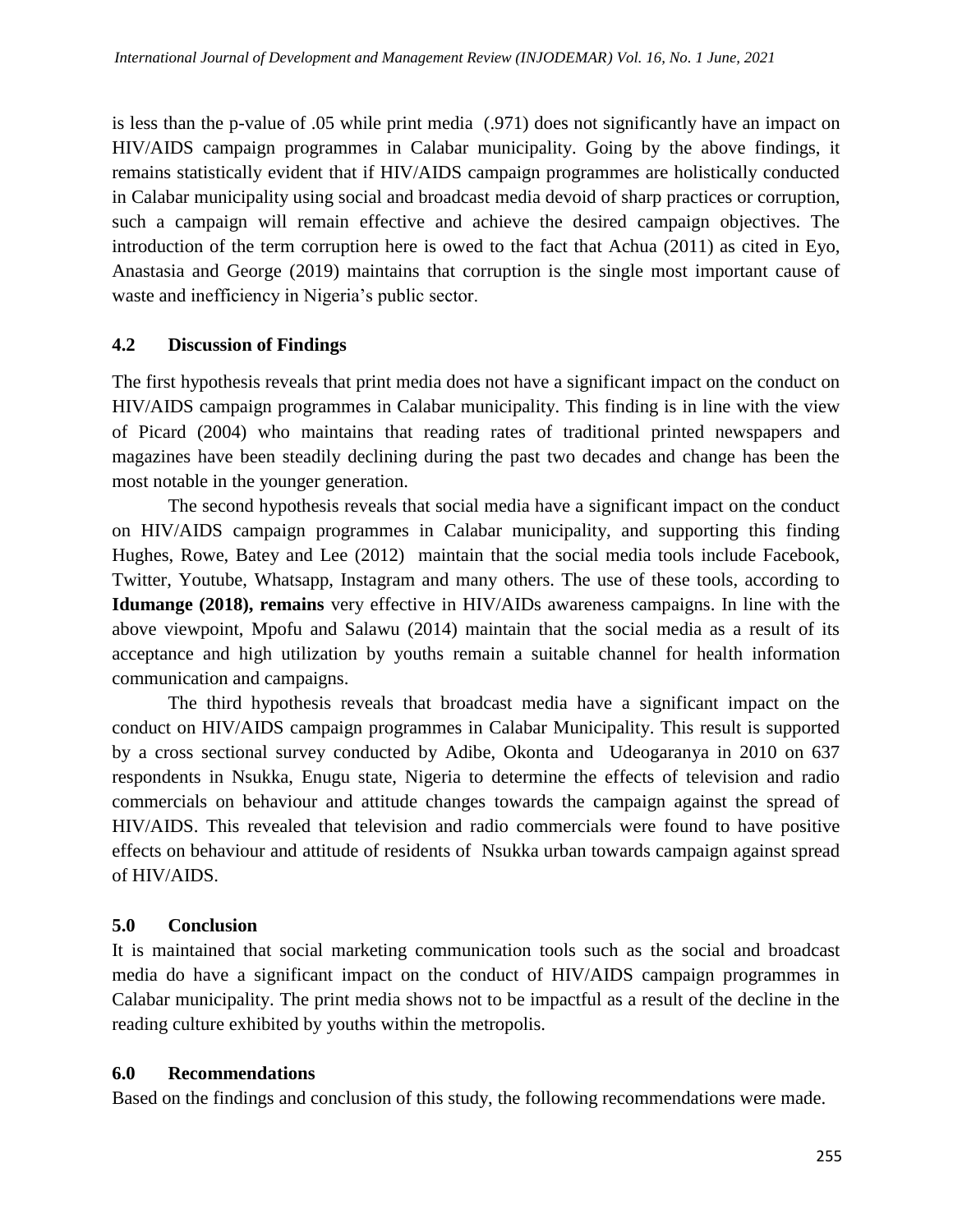*International Journal of Development and Management Review (INJODEMAR) Vol. 16, No. 1 June, 2021 Marketing Communication and its Impact on Hiv/Aids Campaign Programmes in Calabar Municipality EZEKIEL, Maurice Sunday,* EKO, Hodo Anna, *AKPAN, Joy Samuel and MARTIN, George Eni: Social* 

- Broad cast media programmes conducted through Television and radio means about HIV/AIDS should focus more on attitudinal change as well as value re- orientation and not just entertainment alone because our values determine our behaviour or the extent to which we react to what we hear or see.
- Deliberate and concerted efforts should be made by social media advocates and HIV activists in order to build the capacity of youths to take social media as a vehicle for HIV information dissemination.
- An integrated multi-media approach encompassing the use of every social marketing communication tool especially the social and broadcast media should be used in the war against HIV/AIDS stigmatisation in Calabar municipality.

### **References**

- Adekunle, A., John, E. Zaccheus, O and Melissa, L (2014). The influence of HIV-AIDS public Enlightenment campaigns onadolescents sexual behavior in Nigeria, *Journal of Educational and Social Research*, 6(4): 199-206
- Adeyi, O, Kanki, P, Odutolu, O, Idoko, J. (Eds) (2006). *AIDs in Nigeria: A nation on the threshold.*  Cambridge: Harvard Centre for Population and Development Studies.
- Adibe , M. Okonta, J. &Udeogaranya, P. (2010). The effects of television and radio commercials on behaviour and attitude changes towards the campaign against the spread of HIV/AIDS, a master thesis presented to the Department of Clinical Pharmacy and Pharmacy Management, Faculty of pharmaceutical Sciences, University of Nigeria, Nsukka, Enugu State, Nigeria.
- Akpati, N, (1998). Television programming as a tool for social integration, Unpublished Degree Project submitted to the Department of Theatre Arts and Mass Communication, University of Benin, Benin City.
- Andreasen, A. (1995). *Marketing social change: Changing behaviour to promote health, social development, and the environment*. San Francisco, CA: Jossey -Bass.
- Andreas M, & Michael, H (2010).*Users of the world unite! The challenge and opportunities of social media"* Business Horizons.
- Bandura, A. (2004). *Social cognitive theory for personal and social change by enabling media*. Retrieved from.edu/dept/psychology/bandura/pajares/Bandura2004Media.pdf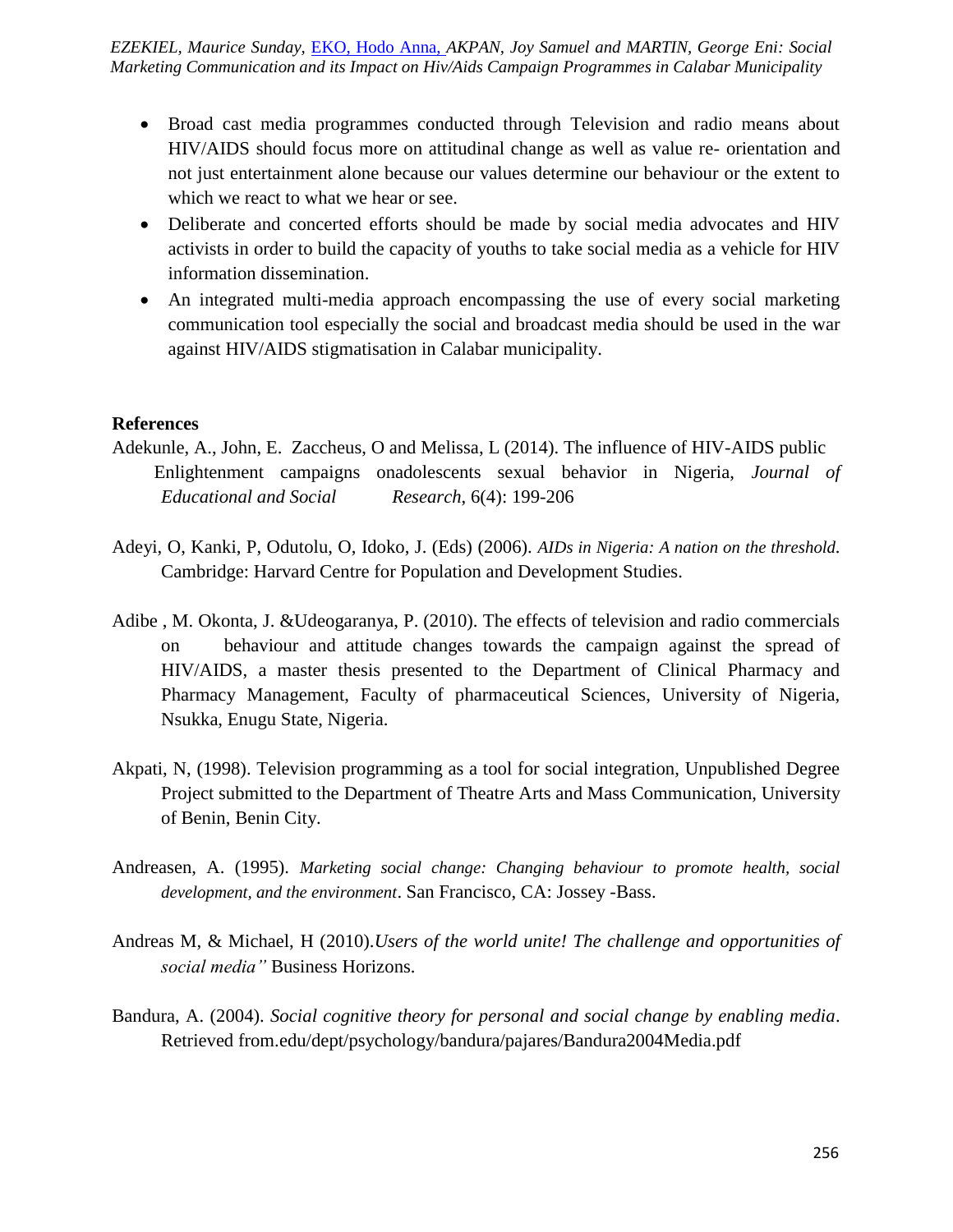- Bertrand J and Anghang R. (2006). The effectiveness of mass media in changing HIV/AIDSrelated behaviour among young people in developing countries. *Systematic Review, Australian Journalism Review* – 28(2)
- Carpenter, J. (2010)."A meta-analysis of the effectiveness of health belief model variables in predicting behavior" *Health Communication*, 25 (8).16 24(https://dx.doi.org/10.1080/1041 0236.2010.521906)..
- Chapman S, & Lupton, D.( 1994).*The fight for public health: Principles and practice of media advocacy.* London: BMJ Books
- Cranston, P. &Davies, T. (2009). *Future connect: Social networking and aids communication*. Research paper commissioned by the communication for social change consortium for the aids 2031 initiative.
- Development Management Associates (2005).*Situation analysis of HIV/A IDS in Botswana*, A report prepared for the Government of Botswana, July (2005).
- Etuk E, (2010).*Business research methods, theory and concepts*, Calabar, University of CalabarPrinting Press
- Eyo, E.,Ioannis, K., Anastasia, K & George, L (2019). Do ethical work climates influence supplier selection decisions in public organizations? The moderating roles of party politics and personal values. *International Journal of Public Sector Management*, 32 (6) 653-670
- Glanz, K, Barbara K. Rimer; K. Viswanath (2008).*Health behavior and health education: Theory, research, and practice,* extracted from behavior\_and\_health\_education.pdf) San Francisco, CA: Jossey-Bass. 45–51
- Glanz, K., Rimer, B.K. & Lewis, F. (2002).*Health behavior and health education. theory, research and practice.* San Fransisco: Wiley & Sons.
- Global Media AIDS Initiative(2004).*The media and HIV/AIDS: Making a difference*. Retrieved fromwww.sahims.net/doclibrary
- Gomes, J, Ahmed S & Barua E.(2014). *Responses of print media on HIV/AIDS and mobile population in Bangladesh.* Christian Commission for Development in Bangladesh (CCDB), Dhaka: Bangladesh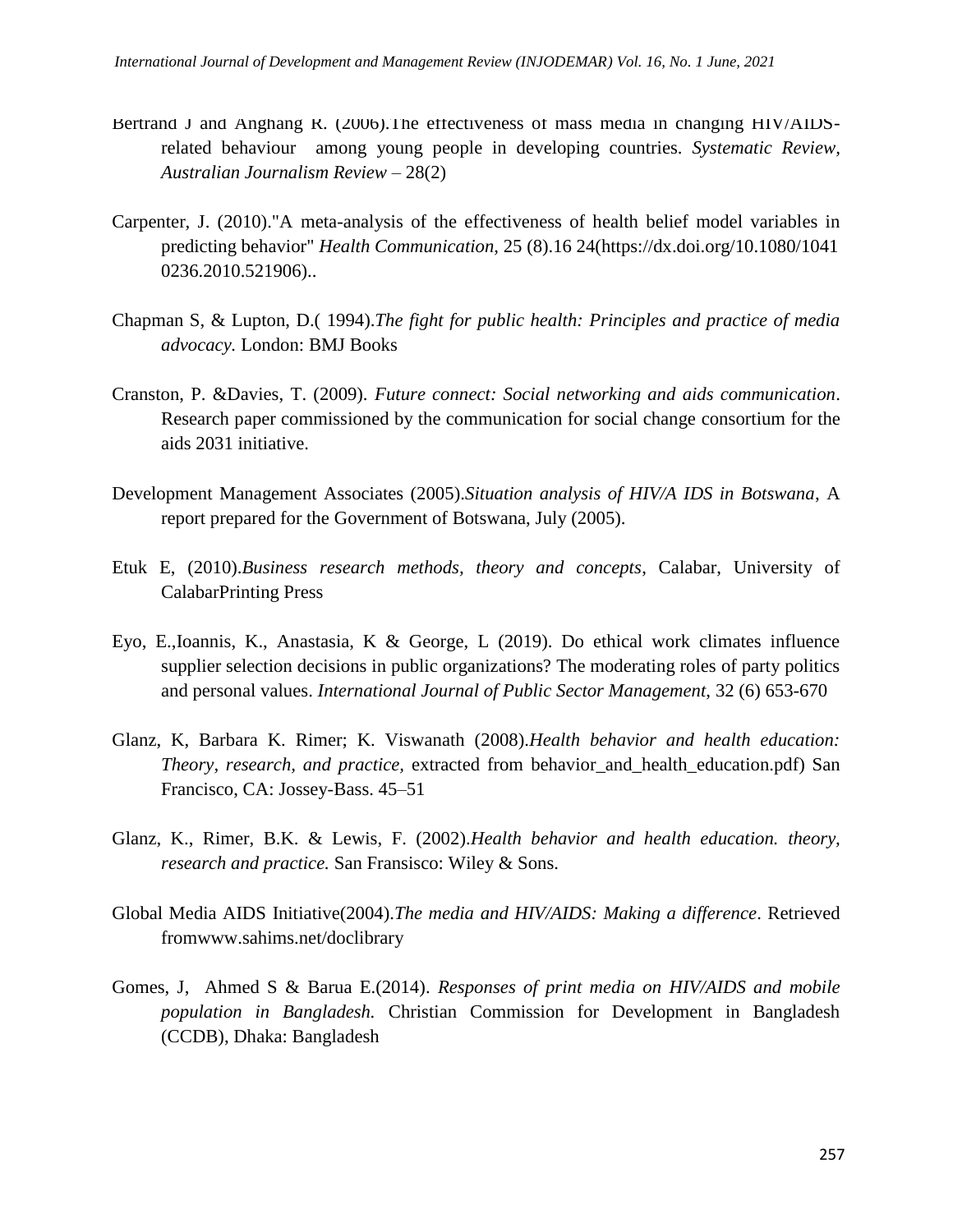*International Journal of Development and Management Review (INJODEMAR) Vol. 16, No. 1 June, 2021 EZEKIEL, Maurice Sunday,* EKO, Hodo Anna, *AKPAN, Joy Samuel and MARTIN, George Eni: Social Marketing Communication and its Impact on Hiv/Aids Campaign Programmes in Calabar Municipality*

- Grusec, J (1992). "Social learning theory and developmental psychology: The legacies of Robert Sears and Albert Bandura". *Developmental Psychology*. 28 (5): 776–786.
- Hastings, G., Stead, M. & Webb, J. (2004) Fear appeals in social marketing: Strategic and ethical reasons for concern', *Psychology and Marketing*, 21: 961−986
- Hughes D, Rowe M, Batey M, & Lee A.(2012) A tale of two sites: Twitter vs Facebook and the personality predictors of social media usage. *Computers in Human Behavior*.
- **Idumange, J (2018).***HIV/AIDS awareness campaigns in Nigeria: What role for the social media*? Accessed from, www.itweb.co.za/mobitesite.
- Janz, N, & .Marshall, H (1984)."The health belief model: A decade later" *Health Education &Behavior*. 11 (1): 47[.http://heb.sagepub.com/.](http://heb.sagepub.com/)
- Kotler, P. & Zaltman, G. (1971) 'Social marketing: An approach to planned social change. *Journal of Marketing,* 35: 3−21.
- Lindsey, D. (1994). *The welfare of children*, New York: Oxford University Press.
- NACA (2017). *National strategic framework on HIV and AIDS: 2017 -2021* Global Media Aids Initiative, 2004.
- NARHS,(2012) National reproductive health survey
- Nwankwo, A. (2006,). The media and Nigeria's democratic possibilities. A keynote address on the occasion of *Tell Magazine'*s 8th Anniversary in Lagos, April 22, 1999
- Odigbo, B .Ugwu , O &Ekemezie, L (2017). Effect of mass media and Africa traditional media on HIV/AIDS prevention social marketing campaigns in Nigeria, *Review of Management and Business Research*,6(2)
- Olaleye, R (2003). Level of HIV/AIDS awareness among rural farmers and its implications for food security in Ondo state, Nigeria. *International Journal of Gender and Health Studies*,  $1(1): 92 - 98.$
- Osakue, S., Kayode, R., Marcel, A & Adekunle, A (2009). HIV/AIDS and the broadcast media: An evaluation of the Edo State of Nigeria situation, *Current Research Journal of Social Sciences* 1(3): 111-116.